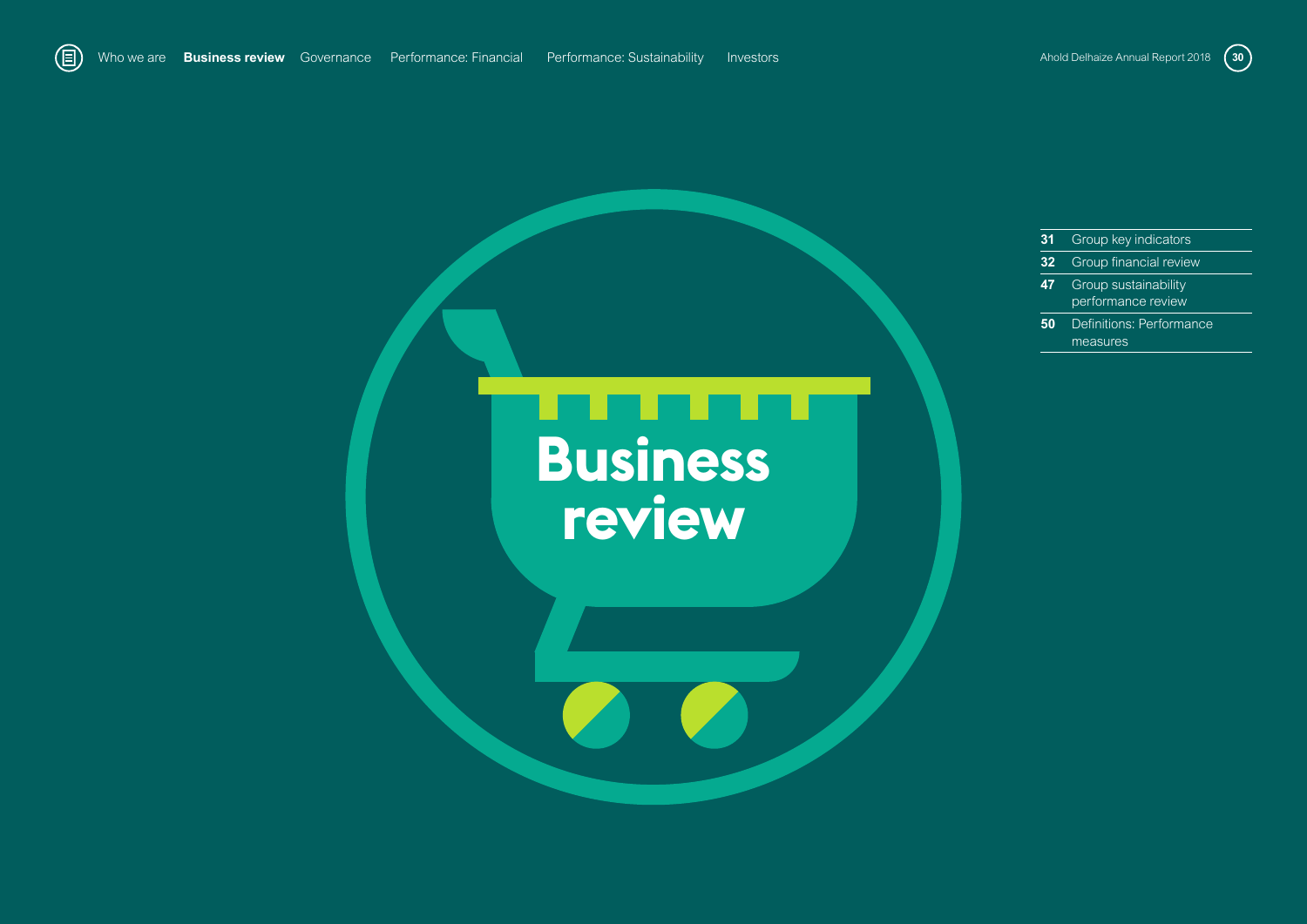# **Group key indicators**

These are the key indicators that help us to monitor our progress towards our goals and measure our success. We include them to help give readers a better understanding of our company's overall performance.

## Financial performance

|                                | 2018<br>$\epsilon$ million | 2017<br>$\epsilon$ million | Change     | %<br>change<br>constant rate |
|--------------------------------|----------------------------|----------------------------|------------|------------------------------|
| Net sales                      | 62,791                     | 62,890                     | $(0.2)\%$  | 2.5%                         |
| Operating income               | 2,395                      | 2,225                      | 7.7%       | 10.5%                        |
| Underlying EBITDA <sup>1</sup> | 4,305                      | 4,249                      | 1.4%       | 4.1%                         |
| Underlying EBITDA margin       | 6.9%                       | 6.8%                       | $0.1\%$ pt |                              |
| Underlying operating income    | 2,554                      | 2,456                      | 4.0%       | 6.7%                         |
| Underlying operating margin    | 4.1%                       | 3.9%                       | $0.2\%$ pt |                              |
| Income from continuing         |                            |                            |            |                              |
| operations                     | 1,809                      | 1,817                      | (0.4)%     | 0.9%                         |
| Net income                     | 1,793                      | 1,817                      | $(1.4)\%$  | 0.0%                         |
| Underlying income from         |                            |                            |            |                              |
| continuing operations          | 1.880                      | 1.582                      | 18.8%      | 21.9%                        |

1 Underlying operating income was adjusted for depreciation and amortization in the amount of €1,751 million for 2018 and €1,793 million for 2017. The €7 million difference between the total amount of depreciation and amortization for 2018 of €1,758 million and the €1,751 million mentioned above relates to an item that was excluded from underlying operating income.

#### **Shareholders**

|                                    | 2018 | 2017 |             |
|------------------------------------|------|------|-------------|
|                                    | €    | €    | Change      |
| Net income per common share        |      |      |             |
| (basic)                            | 1.52 | 1.45 | 4.9%        |
| Underlying income per share        |      |      |             |
| from continuing operations         | 1.60 | 1.26 | 26.3%       |
| Dividend payout ratio <sup>1</sup> | 42%  | 47%  | $(5.0)%$ pt |
| Dividend per common share          | 0.70 | 0.63 | 11.1%       |

1 The dividend payout ratio for 2018 is based on underlying income from continuing operations. In 2017 it is based on pro forma underlying net operating income from continuing operations. To read more about the 2017 pro forma figures, see our Annual Report 2017.

## Other information

|                                                         | 2018<br>$\epsilon$ million | 2017<br>$\epsilon$ million | <b>Change versus</b><br>prior year |
|---------------------------------------------------------|----------------------------|----------------------------|------------------------------------|
| Net debt                                                | 3,105                      | 2,503                      | 24.1%                              |
| Free cash flow                                          | 2,342                      | 1,926                      | 21.6%                              |
| Capital expenditures included<br>in cash flow statement |                            |                            |                                    |
| (excluding acquisitions)                                | 1,780                      | 1,698                      | 4.8%                               |
| Credit rating / outlook                                 | BBB/                       | BBB/                       |                                    |
| Standard & Poor's                                       | stable                     | stable                     |                                    |
|                                                         |                            |                            | upgrade                            |
| Credit rating / outlook Moody's                         | <b>Baa1/</b><br>stable     | Baa2 $/$<br>positive       | and change<br>in outlook           |
|                                                         |                            |                            |                                    |

## Sustainability indicators

| 2018 | 2017 | Change    |
|------|------|-----------|
| 79%  | 78%  | $1\%$ pt  |
|      |      |           |
|      |      |           |
| 47%  | 46%  | $1\%$ pt  |
|      |      |           |
|      |      |           |
|      |      |           |
|      |      |           |
| 93%  | 91%  | $2\%$ pt  |
|      |      |           |
| 456  | 471  | $(3.2)\%$ |
|      |      |           |
| 5.2  | 5.3  | (1.9)%    |
| 72   | 67   | 5         |
| A    | A    |           |
|      |      |           |

1 2018 and 2017 figures include Peapod, Gall & Gall and Etos.

2 We have restated our 2017 figures to include more accurate GWP for our refrigerants, sales area and fuel usage. The 2017 figure excludes Gall & Gall and Etos.

Certain key performance indicators contain alternative performance measures. The definitions of these measures are described in *Definitions: Performance measures* section of this Annual Report. Also see *Definitions* under *Performance: Sustainability*  for more information.

F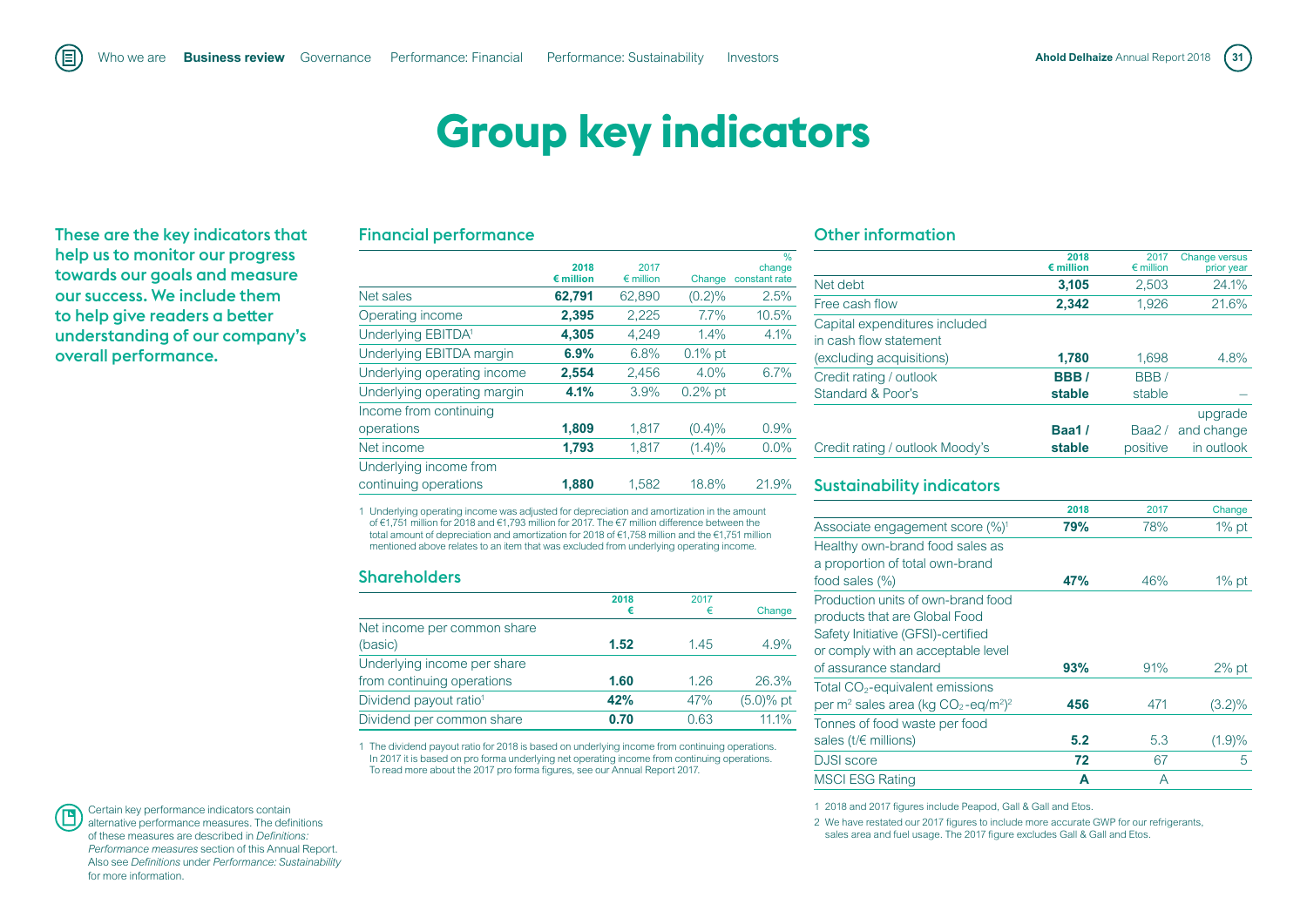# **Group financial review**

## Group performance

旧

|                                       |           |           | Change<br>versus prior |             |
|---------------------------------------|-----------|-----------|------------------------|-------------|
| $\epsilon$ million                    | 2018      | 2017      | year                   | % change    |
| Net sales                             | 62,791    | 62,890    | (99)                   | $(0.2)\%$   |
| Cost of sales                         | (45, 839) | (46, 121) | 282                    | 0.6%        |
| Gross profit                          | 16,952    | 16,769    | 183                    | 1.1%        |
| Operating expenses                    | (14, 557) | (14, 544) | (13)                   | $(0.1)\%$   |
| Operating income                      | 2,395     | 2,225     | 170                    | $7.7\%$     |
| Net financial expense                 | (246)     | (297)     | 51                     | 17.2%       |
| Income before income taxes            | 2,149     | 1,928     | 221                    | 11.5%       |
| Income taxes                          | (372)     | (146)     | (226)                  | $(154.8)\%$ |
| Share in income of joint ventures     | 32        | 35        | (3)                    | $(8.6)\%$   |
| Income from continuing operations     | 1,809     | 1.817     | (8)                    | $(0.4)\%$   |
| Income (loss) from discontinued       |           |           |                        |             |
| operations                            | (16)      |           | (16)                   |             |
| Net income                            | 1.793     | 1,817     | (24)                   | (1.4)%      |
| Operating income                      | 2,395     | 2,225     | 170                    | 7.7%        |
| Adjusted for:                         |           |           |                        |             |
| <b>Impairments</b>                    | 58        | 64        | (6)                    |             |
| (Gains) losses on the sale of assets  | (7)       | (47)      | 40                     |             |
| Restructuring and related charges     |           |           |                        |             |
| and other items                       | 108       | 214       | (106)                  |             |
| Underlying operating income           | 2,554     | 2,456     | 98                     | 4.0%        |
| Underlying operating income margin    | 4.1%      | 3.9%      | $0.2%$ pt              |             |
| Underlying EBITDA margin <sup>1</sup> | 6.9%      | 6.8%      | $0.1\%$ pt             |             |

1 Underlying operating income was adjusted for depreciation and amortization in the amount of €1,751 million for 2018 and €1,793 million for 2017. The €7 million difference between the total amount of depreciation and amortization for 2018 of €1,758 million and the €1,751 million mentioned above relates to an item that was excluded from underlying operating income.

#### **Net sales**

Net sales in the financial year ended December 30, 2018, were €62,791 million, a decrease of €99 million, or 0.2%, compared to net sales of €62,890 million for the financial year ended December 31, 2017. At constant exchange rates, net sales were up by €1,533 million or 2.5%. This would be 2.8% when adjusted for remedy stores sold over the course of 2017.

| $\epsilon$ million           | 2018   | 2017   | <b>Change</b><br>versus prior<br>year | $%$ change | Change<br>versus prior<br>constant<br>exchange<br>rates | year at % change at<br>constant<br>exchange<br>rates |
|------------------------------|--------|--------|---------------------------------------|------------|---------------------------------------------------------|------------------------------------------------------|
| Net sales                    | 62,791 | 62,890 | (99)                                  | (0.2)%     | 1,533                                                   | 2.5%                                                 |
| Of which gasoline sales      | 1.017  | 977    | 40                                    | 4.2%       | 77                                                      | 8.3%                                                 |
| Net sales excluding gasoline | 61,774 | 61,913 | (139)                                 | (0.2)%     | 1,456                                                   | 2.4%                                                 |
| Of which online sales        | 2.817  | 2,393  | 424                                   | 17.7%      | 456                                                     | 19.3%                                                |
| Net consumer online sales    | 3.494  | 2.831  | 663                                   | 23.4%      | 695                                                     | 24.8%                                                |

Gasoline sales increased by 4.2% in 2018 to €1,017 million. At constant exchange rates, gasoline sales increased by 8.3%, due to an increase in gasoline prices, while volume was slightly down.

Net sales excluding gasoline decreased in 2018 by €139 million, or 0.2%, compared to 2017. At constant exchanges rates, net sales excluding gasoline increased in 2018 by €1,456 million, or 2.4% compared to 2017. Sales growth was driven by the growth of our eCommerce businesses, new store openings, and positive comparable sales growth in all segments.

#### **Net sales**  € million

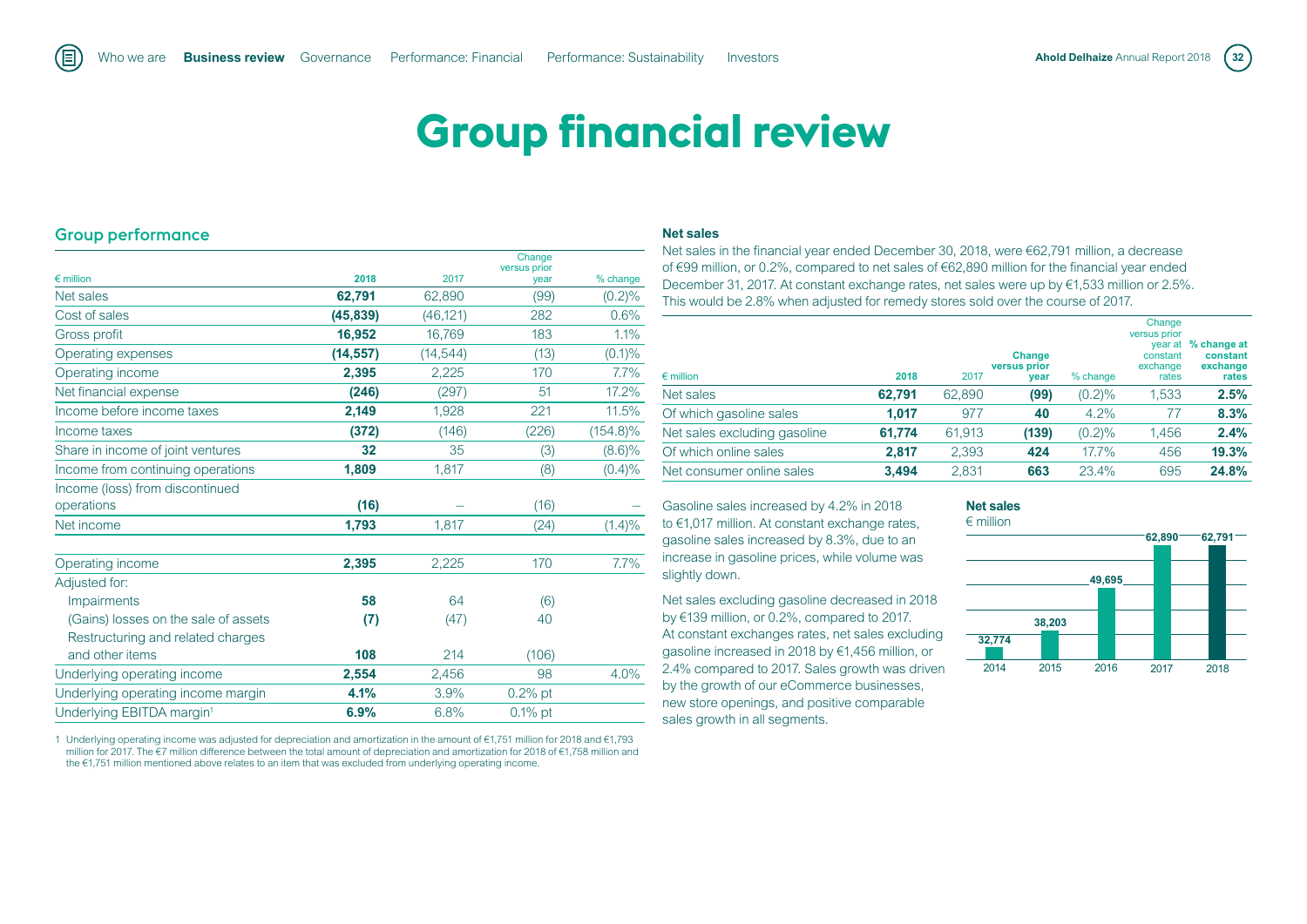Ahold Delhaize continued to see strong sales growth in its online businesses. The Company's online businesses contributed €2,817 million to Ahold Delhaize's net sales in 2018 (2017: €2,393 million). Ahold Delhaize's net consumer online sales amounted to €3,494 million and increased in 2018 by 24.8% at constant exchange rates.





**--** Contribution to Ahold Delhaize's net sales (%)

## Net sales by segment

旧

| \$ million                      | 2018   | 2017   | % change  | % change<br>constant<br>rates | Comparable<br>sales growth <sup>1</sup> | Comparable<br>sales growth<br>$ex$ gas <sup>1</sup> |
|---------------------------------|--------|--------|-----------|-------------------------------|-----------------------------------------|-----------------------------------------------------|
| <b>The United States</b>        | 44.174 | 43.357 | 1.9%      | 1.9%                          | 2.3%                                    | 2.1%                                                |
| $\epsilon$ million              |        |        |           |                               |                                         |                                                     |
| <b>The United States</b>        | 37.460 | 38.440 | $(2.5)\%$ | 1.9%                          | 2.3%                                    | 2.1%                                                |
| The Netherlands                 | 14.218 | 13.706 | 3.7%      | 3.7%                          | 3.8%                                    | 3.8%                                                |
| <b>Belgium</b>                  | 5.095  | 4.953  | 2.9%      | 2.9%                          | 2.2%                                    | 2.2%                                                |
| Central and Southeastern Europe | 6.018  | 5.791  | 3.9%      | 3.1%                          | 0.9%                                    | 0.9%                                                |
| <b>Total</b>                    | 62.791 | 62.890 | (0.2)%    | 2.5%                          | 2.5%                                    | 2.4%                                                |

1 For the definition of comparable sales (excluding gas) see *Definitions: Performance measures* at the end of this section.

#### **Net sales contribution** by segment



#### **Gross profit**

Ahold Delhaize's gross profit was up by €183 million, or 1.1%, compared to 2017. At constant exchange rates, gross profit increased by €660 million, or 4.1%. Gross profit margin (gross profit as a percentage of net sales) for 2018 was 27.0%, an increase of 0.3 percentage points compared to 26.7% in 2017, mainly driven by synergy savings, partly offset by higher logistics and distribution costs.

#### **Operating expenses**

In 2018, operating expenses increased by €13 million, or 0.1%, to €14,557 million, compared to €14,544 million in 2017. At constant exchange rates, operating expenses increased by €433 million, or 3.1%. As a percentage of net sales, operating expenses increased by 0.1% to 23.2%, compared to 23.1% in 2017. Excluding gasoline sales and at constant exchange rates, operating expenses as a percentage of net sales increased by 0.2 percentage points.

Operating expenses include impairments, gains and losses on the sale of assets, restructuring and related charges, and other items that management believes can distort an understanding of the trend related to the development of our underlying business. Impairments, gains and losses on the sale of assets and restructuring and related charges are summarized below.

#### **Impairment of assets**

Ahold Delhaize recorded the following impairments and reversals of impairments of assets in 2018 and 2017:

| $\epsilon$ million  | 2018 | 2017 |
|---------------------|------|------|
| The United States   | (32) | (61) |
| The Netherlands     | (12) |      |
| Central and         |      |      |
| Southeastern Europe | (14) | (ხ   |
| Total               | (58) |      |

Impairment charges in 2018 were €58 million, down by €6 million compared to 2017. The impairments in 2018 mainly related to underperforming stores and investment property. In 2017, these primarily related to underperforming stores and the closure of bfresh locations in the U.S.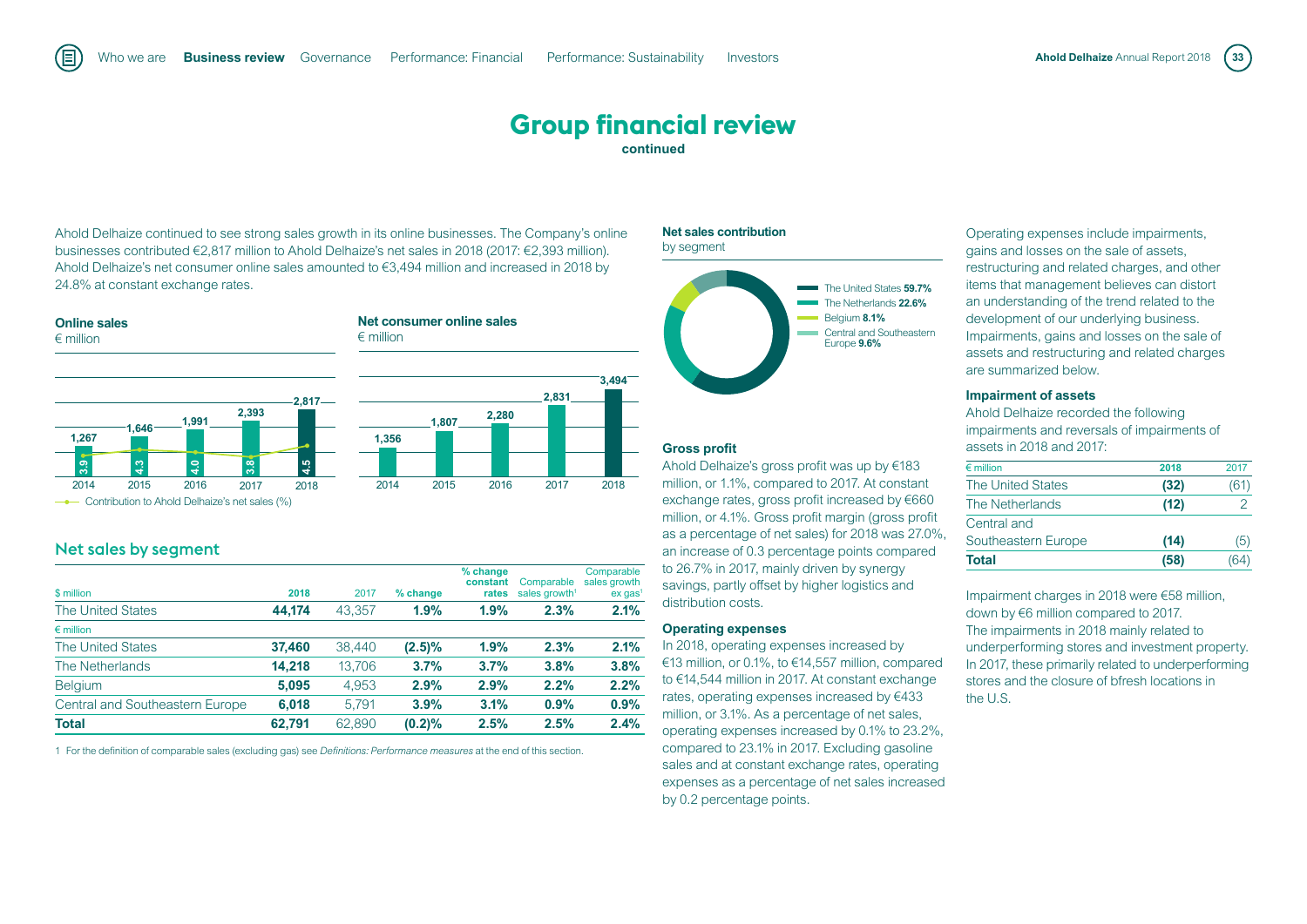### **Gains and losses on the sale of assets**

Ahold Delhaize recorded the following gains (losses) on the sale of non-current assets in 2018 and 2017:

| $\epsilon$ million       | 2018 | 2017 |
|--------------------------|------|------|
| <b>The United States</b> |      | 39   |
| The Netherlands          |      | 16   |
| Belgium                  |      |      |
| <b>Total</b>             |      |      |

The gains in 2018 were €7 million, which was €40 million lower than 2017. In 2017, the gains were mainly due to the sale of remedy stores in The United States and the sale of a store portfolio in The Netherlands.

#### **Restructuring and related charges and other items**

Restructuring and related charges and other items in 2018 and 2017 were as follows:

| <b>Total</b>                 | (108) | (214) |
|------------------------------|-------|-------|
| <b>Global Support Office</b> | (31)  | (29)  |
| Southeastern Europe          | (1)   | (1)   |
| Central and                  |       |       |
| <b>Belgium</b>               | (15)  | (17)  |
| The Netherlands              | (5)   | (25)  |
| <b>The United States</b>     | (56)  | (142) |
| $\epsilon$ million           | 2018  | 2017  |

Restructuring and related charges and other items in 2018 were €108 million, down by €106 million compared to 2017.

In 2018, the restructuring and related charges of €108 million included €79 million of integration costs related to the merger between Ahold and Delhaize, €18 million related to other one-time costs, including costs from Hurricane Florence in the U.S. and €11 million related to the set-up of the U.S. brand-centric organization.

In 2017, the restructuring and related charges of €214 million included €107 million of integration costs related to the merger between Ahold and Delhaize, €36 million related to the divestment of the remedy stores and other divestments and €40 million related to the set-up of the U.S. brand-centric organization. The 2017 integration cost included a one-time €25 million benefit related to an alignment of pension benefits at our U.S. operations.

#### **Operating income**

Operating income in 2018 up by €170 million, or 7.7%, to €2,395 million compared to €2,225 million in 2017. The increase of €170 million is the difference between the higher gross profit of €183 million and the increase of €13 million in operating expenses. The changes in gross profit and operating expenses are explained above.

#### **Net financial expenses**

Net financial expenses in 2018 decreased by €51 million, or 17.2%, to €246 million compared to €297 million in 2017. The decrease was primarily the result of €38 million higher interest income compared to a year ago.

#### **Income taxes**

In 2018, income tax expense excluding the impact of statutory corporate income tax rate changes due to Dutch and Greek tax reforms was €395 million, down by €158 million compared to €553 million in 2017 (excluding the impact of statutory corporate income tax rate changes due to U.S. and Belgian tax reforms).

The effective tax rate, calculated as a percentage of income before income tax, excluding the impact of statutory corporate income tax rate changes due to Dutch and Greek tax reforms, was 18.4% in 2018 (2017: 28.7%). The decrease in the effective tax rate from 28.7% to 18.4% and the decrease in income tax expense are mainly the result of the lower statutory corporate income tax rates in the U.S. and Belgium and one-time items in 2018.

The 2018 tax expense, including the one-time impact of statutory corporate income tax rate changes due to the Dutch and Greek tax reforms, was €372 million. The effective tax rate, calculated as a percentage of income before income tax, including the one-time impact of statutory corporate income tax rate changes due to the Dutch and Greek tax reforms, was 17.3% in 2018 (2017: 7.6%). The impact of the statutory corporate income tax rate changes was €23 million in 2018 and €407 million in 2017.

#### **Share in income of joint ventures**

Ahold Delhaize's share in income of joint ventures, which relates primarily to our 49% shareholding in JMR and 51% share in Super Indo, was €32 million in 2018, down by €3 million compared to last year. For further information about joint ventures, see *Note 14* to the consolidated financial statements.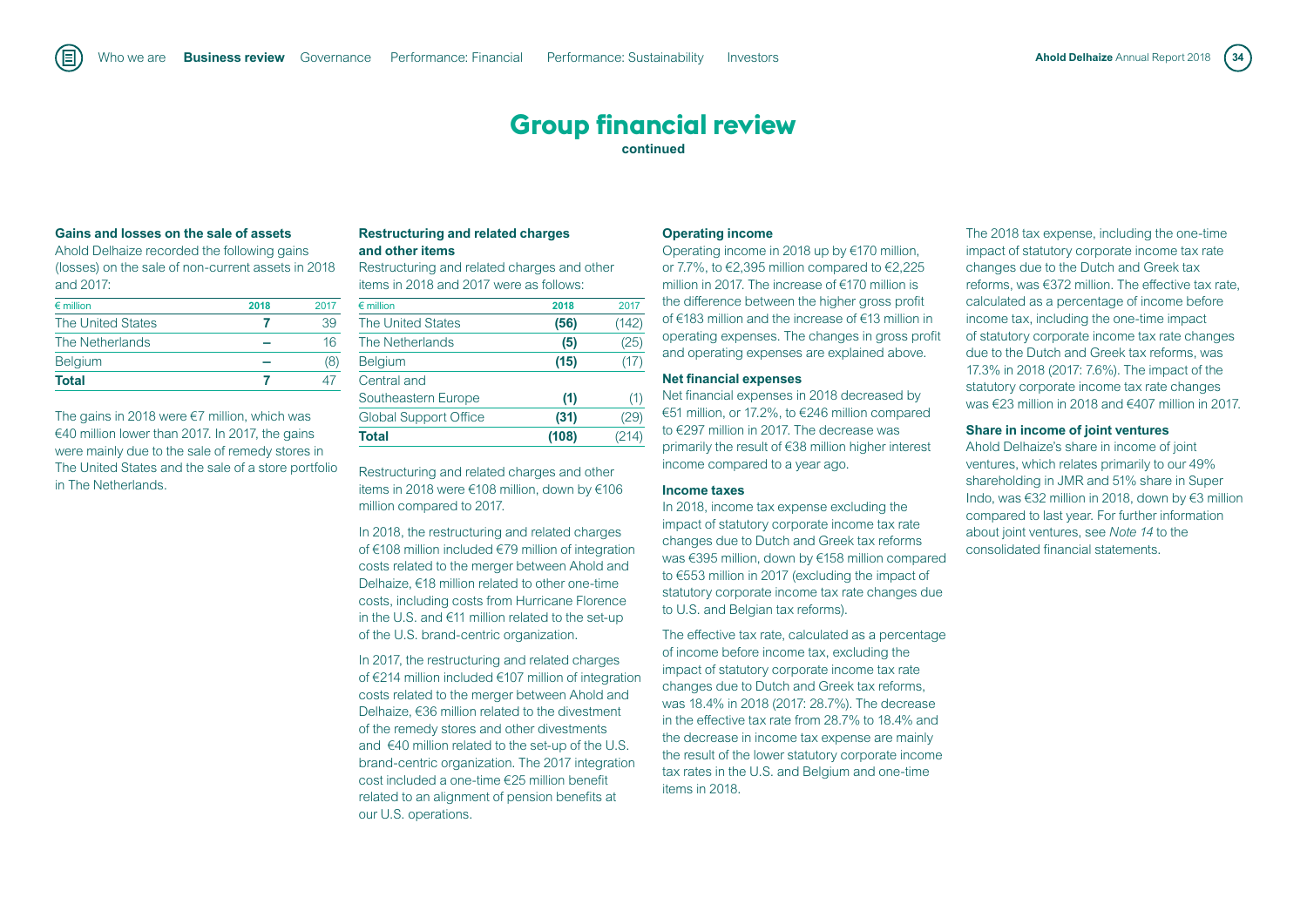#### **Underlying operating income and underlying operating income margin**

Underlying operating income was €2,554 million in 2018, up €98 million, or 4.0%, versus €2,456 million in 2017. Underlying operating income margin in 2018 was 4.1%, compared to 3.9% in 2017. At constant exchange rates, underlying operating income was up by €160 million, or 6.7%, compared to 2017, mainly as result of higher gross profit as a result of synergy savings, partly offset by higher underlying operating expenses.

In 2018, net synergies of €432 million were delivered: an additional €164 million of synergies compared to 2017. Additional synergies have mainly been realized in sourcing initiatives, including not-for-resale.

#### In 2018, the following net synergies were delivered:

| $\epsilon$ million           | 2018 | 2017 | 2016 |
|------------------------------|------|------|------|
| <b>The United States</b>     | 291  | 159  |      |
| Europe                       | 102  | 78   |      |
| <b>Global Support Office</b> | 39   | 31   |      |
| Total                        | 432  | 268  | פיכי |

Tight cost management remains a core objective of our business model. This enables us to continue to invest in our customer proposition and, at the same time, provides our businesses with optimized store processes and improved sourcing conditions.

#### Underlying operating income and underlying operating income margin for 2018 and 2017 were as follows:

**2,554**

|                              |       | Underlying operating income |          |      | Underlying operating margin |              |
|------------------------------|-------|-----------------------------|----------|------|-----------------------------|--------------|
| \$ million                   | 2018  | 2017                        | % change | 2018 | 2017                        | % pt change  |
| <b>The United States</b>     | 1,842 | 1.734                       | 6.2%     | 4.2% | 4.0%                        | $0.2\%$ pt   |
| $\epsilon$ million           |       |                             |          |      |                             |              |
| <b>The United States</b>     | 1,563 | 1,535                       | 1.9%     | 4.2% | 4.0%                        | $0.2\%$ pt   |
| The Netherlands              | 715   | 676                         | 5.8%     | 5.0% | 4.9%                        | $0.1\%$ pt   |
| <b>Belgium</b>               | 141   | 111                         | 26.6%    | 2.8% | 2.2%                        | $0.6\%$ pt   |
| Central and                  |       |                             |          |      |                             |              |
| Southeastern Europe          | 237   | 242                         | (1.8)%   | 3.9% | 4.2%                        | $(0.3)$ % pt |
| <b>Global Support Office</b> | (102) | (108)                       | (4.8)%   |      |                             |              |
| Total                        | 2,554 | 2,456                       | 4.0%     | 4.1% | 3.9%                        | $0.2\%$ pt   |
|                              |       |                             |          |      |                             |              |

#### **Underlying operating income**





#### **Underlying operating income contribution** by segment<sup>1</sup>



1 Before Global Support Office costs.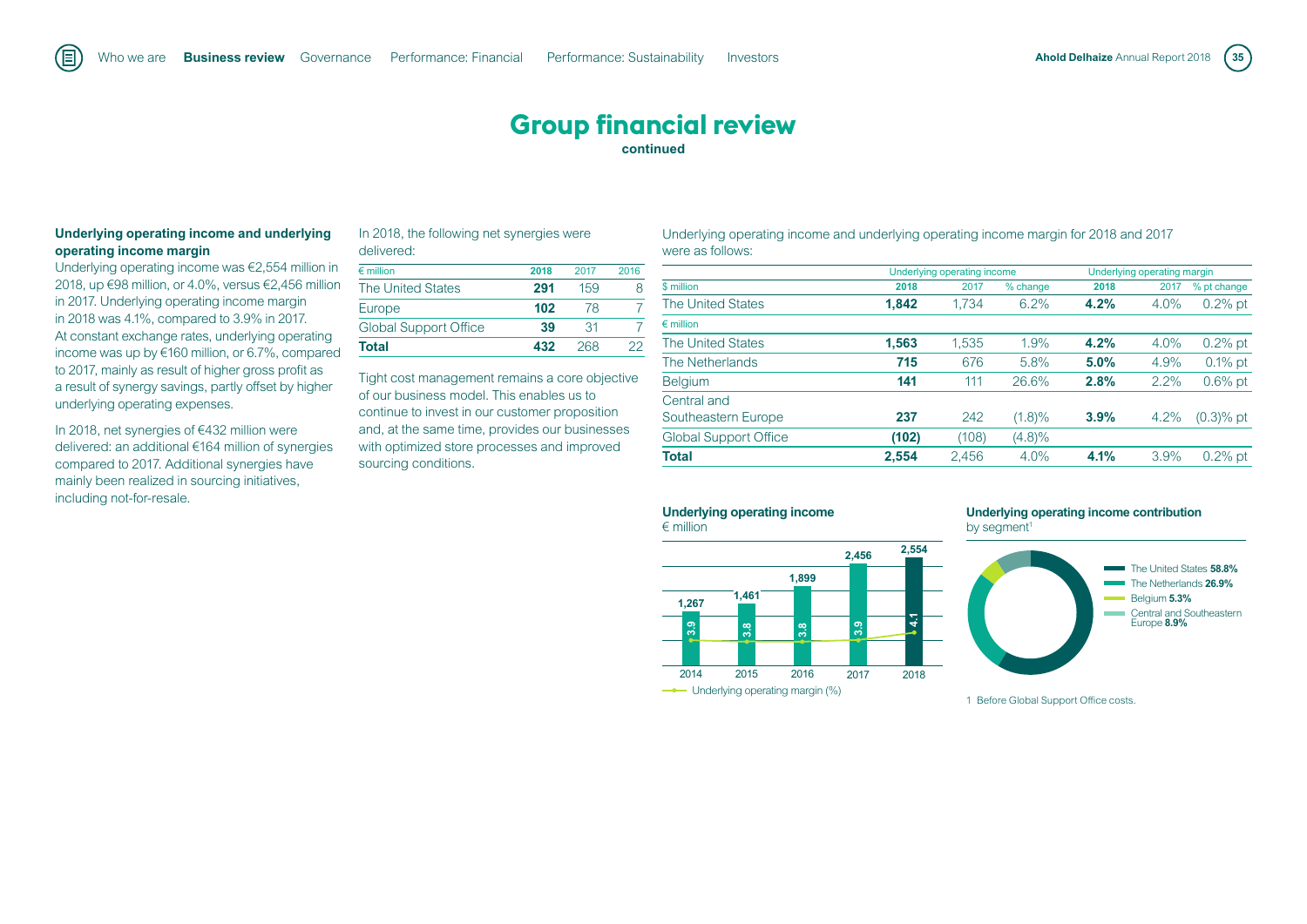The United States

|                                            |        |        | Change<br>versus prior |           | % change at<br>constant |
|--------------------------------------------|--------|--------|------------------------|-----------|-------------------------|
| $\epsilon$ million                         | 2018   | 2017   | year                   | % change  | rates                   |
| Net sales                                  | 37,460 | 38,440 | (980)                  | $(2.5)\%$ | 1.9%                    |
| Of which online sales                      | 751    | 713    | 38                     | 5.4%      | 10.3%                   |
| Comparable sales growth                    | 2.3%   | 0.7%   |                        |           |                         |
| Comparable sales growth excluding gasoline | 2.1%   | 0.5%   |                        |           |                         |
| Operating income                           | 1.482  | 1.371  | 111                    | 8.2%      | 12.9%                   |
| Adjusted for:                              |        |        |                        |           |                         |
| <b>Impairments</b>                         | 32     | 61     | (29)                   |           |                         |
| (Gains) losses on the sale of assets       | (7)    | (39)   | 32                     |           |                         |
| Restructuring and related charges          |        |        |                        |           |                         |
| and other items                            | 56     | 142    | (86)                   |           |                         |
| Underlying operating income                | 1,563  | 1,535  | 28                     | 1.9%      | 6.2%                    |
| Underlying operating income margin         | 4.2%   | 4.0%   |                        |           |                         |

In 2018, net sales were €37,460 million, down by €980 million or 2.5% compared to 2017. At constant exchange rates, net sales were up by 1.9%, or 2.3% adjusted for remedy stores sold over the course of 2017. Online sales were €751 million, up by 10.3% compared to last year at constant rates, driven by same-day, thirdparty delivery, Hannaford To Go and Peapod.

Comparable sales excluding gasoline for the segment increased by 2.1%, with positive volumes. All of the U.S. brands had positive comparable sales growth for the year.

Ahold Delhaize USA implemented a brandcentric operating model in which the brands are supported by the shared services entity Retail Business Services (RBS). This enables the Ahold Delhaize USA brands to achieve efficiencies in back office and support functions and leverage RBS' scale to build retail expertise in own brand, digital and IT.

Stop & Shop unveiled a new look and improved in-store experience starting in 21 stores in the Hartford, Connecticut area. The changes included a modernized store format with a focus on delivering more fresh, fast, local and healthy options and a new logo that is a nod to the brand's past and its legacy of leading in convenience.

Food Lion continued to benefit from the rollout of its "Easy, Fresh and Affordable" program, implemented in 70% of its stores by the end of the year. In 2018, the brand purchased three Farm Fresh stores in the greater Norfolk, Virginia, market and acquired four Bi-Lo stores, further strengthening its position in South Carolina.

Hannaford rolled out its digital My Hannaford Rewards program and reached over one million household enrollments.

The launch of Peapod Digital Labs, an entity focused on driving digital and eCommerce innovation, technology and experience is helping the Ahold Delhaize USA brands meet the changing needs of customers.

Operating income of €1,482 million increased by €111 million, or 8.2% compared to 2017. Underlying operating income was €1,563 million and is adjusted for the following items, which impacted operating income:

- Impairments: In 2018, impairment charges amounted to €32 million, while in 2017 they amounted to €61 million. In 2018, the impairments related primarily to underperforming stores and investment property. The impairments in 2017 related primarily to underperforming stores and the closure of bfresh locations.
- Gains and losses on the sale of assets: No individually significant gains or losses were recorded in 2018. In 2017, the majority of the gains related to remedy stores that were divested as part of the merger.
- Restructuring and related charges and other items: The 2018 charges decreased by €86 million compared to 2017. In 2018, these charges mainly related to integration costs as a result of the merger (€37 million), the set-up of the U.S. brand-centric organization  $(610 \text{ million})$  and other items  $(69 \text{ million})$ , including Hurricane Florence. In 2017, these charges mainly related to integration costs and the set-up of the U.S. brandcentric organization.

In 2018, underlying operating income was €1,563 million, up by €28 million or 1.9% compared to last year. At constant rates, underlying operating income increased by 6.2%.

The United States' underlying operating income margin in 2018 was 4.2%, up 0.2 percentage points compared to 2017, mainly driven by higher gross profit as a result of strong synergy savings. Underlying expenses increased slightly compared to last year, mainly driven by cost inflation and non-recurring items, and were partly offset by our Save for Our Customers program.

#### **Property overview**

| Number of stores               | 2018  | 2017  |
|--------------------------------|-------|-------|
| Stop & Shop                    | 415   | 414   |
| Food Lion                      | 1,029 | 1,027 |
| Giant/Martin's                 | 172   | 171   |
| Hannaford                      | 181   | 181   |
| <b>Giant Food</b>              | 164   | 167   |
| <b>Total The United States</b> | 1,961 | 1.960 |
| Sales area of own-operated     |       |       |
| stores (in thousands of $m2$ ) | 5.852 | 5.853 |

The United States ended the year with one more store, net of nine openings and eight closings.

The total number of pick-up points was 333 in 2018, an increase of 83 compared to 2017, mostly due to the launch of Food Lion To Go.

In addition to departmental upgrades, the Ahold Delhaize USA brands remodeled, expanded, relocated or reconstructed 232 stores in 2018 as part of a continuous focus on keeping stores fresh and up-to-date. Total capital investments at Ahold Delhaize USA amounted to 3.2% of sales.

At the end of 2018, Ahold Dehaize USA operated 223 fuel stations, which was one more than last year. The majority of these stations are located in the Giant/Martin's and Stop & Shop market areas.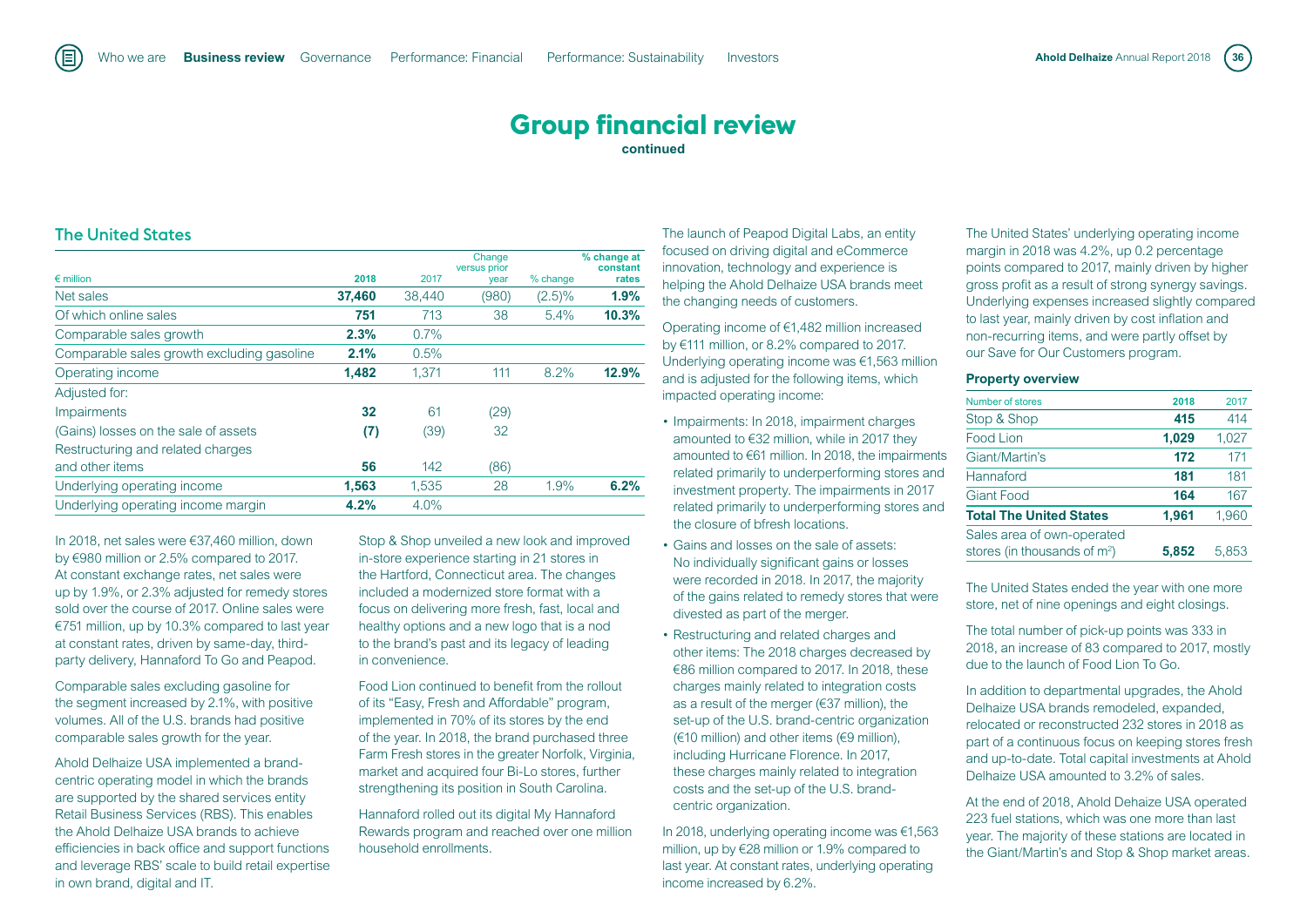### The Netherlands

|                                                   |        |        | Change<br>versus prior |          |
|---------------------------------------------------|--------|--------|------------------------|----------|
| $\epsilon$ million                                | 2018   | 2017   | year                   | % change |
| Net sales                                         | 14,218 | 13,706 | 512                    | 3.7%     |
| Of which online sales                             | 1.999  | 1.627  | 372                    | 22.9%    |
| Net consumer online sales                         | 2,677  | 2,065  | 612                    | 29.6%    |
| Comparable sales growth                           | 3.8%   | 4.5%   |                        |          |
| Operating income                                  | 698    | 669    | 29                     | 4.2%     |
| Adjusted for:                                     |        |        |                        |          |
| <b>Impairments</b>                                | 12     | (2)    | 14                     |          |
| (Gains) losses on the sale of assets              |        | (16)   | 16                     |          |
| Restructuring and related charges and other items | 5      | 25     | (20)                   |          |
| Underlying operating income                       | 715    | 676    | 39                     | 5.8%     |
| Underlying operating income margin                | 5.0%   | 4.9%   |                        |          |

Net sales in 2018 were €14,218 million, up by €512 million or 3.7% compared to 2017 and 4.0% adjusted for remedy stores sold over the course of 2017.

This increase was due to a 3.8% growth in comparable sales, driven by strong sales growth at bol.com and ah.nl. Albert Heijn continued its effort to provide customers with healthier food choices in 2018. It further reduced sugar, salt and saturated fat in its own-brand product lines, with the goal of saving one billion sugar cubes by 2020. In addition, Albert Heijn rolled out a unique online tool, "My Nutritional Value," that provides customers with insights into the nutritional value of their groceries.

Albert Heijn to go rolled out its first checkoutfree stores, enabling customers to skip waiting in lines by using either their "tap to go" card or an Android app to pay.

For the full year, market share at Albert Heijn decreased from 35.3% in 2017 to 34.7% in 2018 (Source: Nielsen).

Bol.com accelerated its net consumer online sales growth from 28.8% in 2017 to 32.0% in 2018. The business in Belgium and the Plaza platform – which currently offers a marketplace to more than 20,000 merchant partners in the Netherlands and Belgium – remain important growth drivers.

Once more, bol.com has been named "Best Shop in the Netherlands" for its wide range, fast delivery and convenient shopping.

Bol.com is using artificial intelligence (AI) and machine learning in order to improve its relevance and value to customers, in areas that include product search and recommendations, relevant promotions, assortment optimization and digital marketing. AI is also helping the

brand achieve operational improvements, for example, in forecasting, replenishment and customer service. Through the AI Lab for Retail (AIRLab), bol.com collaborates on applied AI research with the University of Amsterdam and Albert Heijn.

Operating income increased by €29 million, or 4.2%, to €698 million, affected by the following items that Ahold Delhaize adjusts for to arrive at underlying operating income:

- Impairments: The 2018 impairment charges of €12 million in The Netherlands were mainly related to underperforming stores.
- No individually significant gains or losses were recorded in 2018. In 2017, The Netherlands sold assets with an aggregate gain of €16 million.
- Restructuring and related charges and other items: In 2018, the charges were mainly related to IT integration costs, while in 2017 they related mainly to integration costs and also included restructuring costs related to the closure of stores in Germany.

In 2018, underlying operating income in The Netherlands was €715 million, up by €39 million or 5.8% compared to 2017. The underlying operating margin of The Netherlands was 5.0% in 2018, up 0.1 percentage points compared to 2017. Margins mainly improved as a result of synergies realized from the merger with the Delhaize Group and an improvement in the dilutive impact of our online businesses as a result of their improved performance; these were partly offset by higher logistics costs.

Excluding bol.com, the underlying operating income margin was 5.6% in 2018. This was

flat compared to 2017 as a result of saving programs, including synergy savings, and good cost control, offset mainly by the growth of ah.nl.

Our net sales in The Netherlands consist of sales to consumers and to franchise stores. Franchise stores operate under the same format as Ahold Delhaize-operated stores. Franchisees purchase merchandise primarily from Ahold Delhaize, pay a franchise fee and receive support services.

#### **Property overview**

| Number of stores                | 2018  | 2017  |
|---------------------------------|-------|-------|
| Albert Heijn: the Netherlands   | 887   | 884   |
| Albert Heijn: Belgium           | 42    | 37    |
| Albert Heijn to go: the         |       |       |
| <b>Netherlands</b>              | 83    | 78    |
| Albert Heijn to go: Germany     |       | 11    |
| <b>Etos</b>                     | 547   | 552   |
| Gall & Gall                     | 592   | 601   |
| <b>Total The Netherlands</b>    | 2,151 | 2,163 |
| Sales area of own-operated      |       |       |
| stores (in thousands of $m^2$ ) | 1,004 | 996   |

In 2018, our brands in The Netherlands opened 34 stores and closed another 46 reducing the total to 2,151.

Ah.nl operated a total of 63 pick-up points at the end of 2018. In addition, bol.com customers could pick-up their orders at one of 6,260 pick-up points located in the Netherlands and Belgium.

A total of 140 stores were remodeled, expanded, relocated or reconstructed in the past year as part of the regular process of maintaining and modernizing the business property portfolio. Total capital investments in The Netherlands amounted to 2.7% of sales.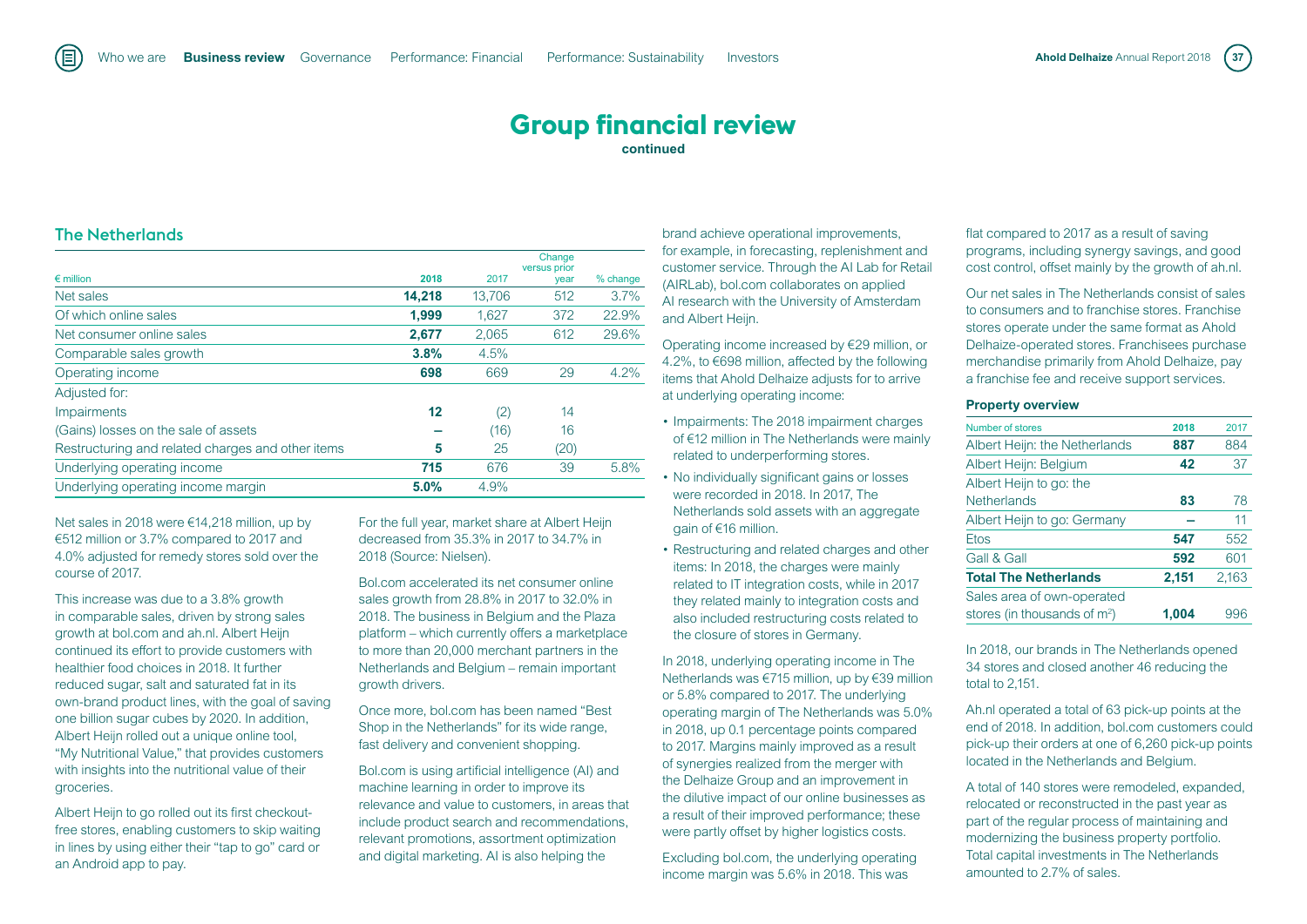#### **Belgium**

|                                      |       |           | Change<br>versus prior |          |
|--------------------------------------|-------|-----------|------------------------|----------|
| $\epsilon$ million                   | 2018  | 2017      | year                   | % change |
| Net sales                            | 5,095 | 4,953     | 142                    | 2.9%     |
| Of which online sales                | 51    | 40        | 11                     | 25.7%    |
| Comparable sales growth              | 2.2%  | $(0.2)\%$ |                        |          |
| Operating income                     | 126   | 86        | 40                     | 46.2%    |
| Adjusted for:                        |       |           |                        |          |
| Impairments                          |       |           |                        |          |
| (Gains) losses on the sale of assets |       | 8         | (8)                    |          |
| Restructuring and related charges    |       |           |                        |          |
| and other items                      | 15    | 17        | (2)                    |          |
| Underlying operating income          | 141   | 111       | 30                     | 26.6%    |
| Underlying operating income margin   | 2.8%  | 2.2%      |                        |          |

Net sales in 2018 were €5,095 million, up €142 million or 2.9% compared to 2017, and comparable sales increased by 2.2%. Net sales growth was 3.1% adjusted for remedy stores sold over the course of 2017. Delhaize showed an improved performance across all store formats. The affiliated network and stores in Luxembourg continued to show strong growth, while comparable sales growth in the company-operated stores improved significantly compared to last year, mainly driven by improved operational performance.

Delhaize.be, our online business in Belgium, accelerated growth from 7% in 2017 to 25.7% in 2018, as more customers utilized the convenience of home delivery.

Our market share in Belgium for the year increased to 24.0% from 23.8% last year (Source: Nielsen).

Delhaize further improved the customer experience by implementing new features in the stores and introduced promotional campaigns to continue to offer the best value for customers. The brand launched a new supermarket concept in Nivelles, and plans to integrate it into other store banners as well. In addition, the first stores were opened with Delhaize's newest banner, "Fresh Atelier," that focuses on healthy convenience food while combining the physical with the digital store experience.

Delhaize continued to promote healthy food choices for both children and adults with various new campaigns. The brand also introduced the Nutri-Score food label, that visually summarizes nutritional information, helping customers understand complex nutrient tables more easily to quickly compare products and make balanced food choices.

Operating income increased by €40 million or 46.2% to €126 million. Underlying operating income is adjusted for the following items, which impacted operating income:

- Impairments: No impairments were recorded in 2018 or 2017.
- Gains and losses on the sale of assets: No individually significant gains or losses were recorded in 2017 and 2018.
- Restructuring and related charges and other items: The charges in 2018 mainly related to restructuring costs of €13 million. Integration costs amounted to €2 million. In 2017, Belgium had integration costs of €4 million and restructuring costs of €12 million.

Underlying operating income in 2018 was €141 million, up by €30 million, or 26.6%, compared to last year. Underlying operating income margin in 2018 was 2.8%, up 0.6 percentage points compared to 2017. Underlying operating income benefited from improved gross profit, partly offset by increased logistics costs and higher labor costs.

Our net sales in Belgium consist of sales to consumers and to affiliate stores. Affiliates receive goods at a wholesale price that includes a mark-up on our purchase price.

#### **Property overview**

| Number of stores               | 2018 | 2017 |
|--------------------------------|------|------|
| Delhaize Belgium               | 726  | 714  |
| Delhaize Luxembourg            | 51   | 50   |
| <b>Total Belgium</b>           | 777  | 764  |
| Sales area of own-operated     |      |      |
| stores (in thousands of $m2$ ) | 281  | כאפ  |

In 2018, our brands in Belgium operated 777 stores, or thirteen more than the year before as a result of 28 openings and 15 closings. During the year, Delhaize introduced a new concept store format, which has been – in full or in part – rolled out to 20 stores. In total, 26 stores were remodeled or expanded and an additional 19 stores were optimized to enhance the customer experience.

Belgium operated 127 pick-up points at the end of 2018.

Total capital investments in Belgium amounted to 2.9% of sales.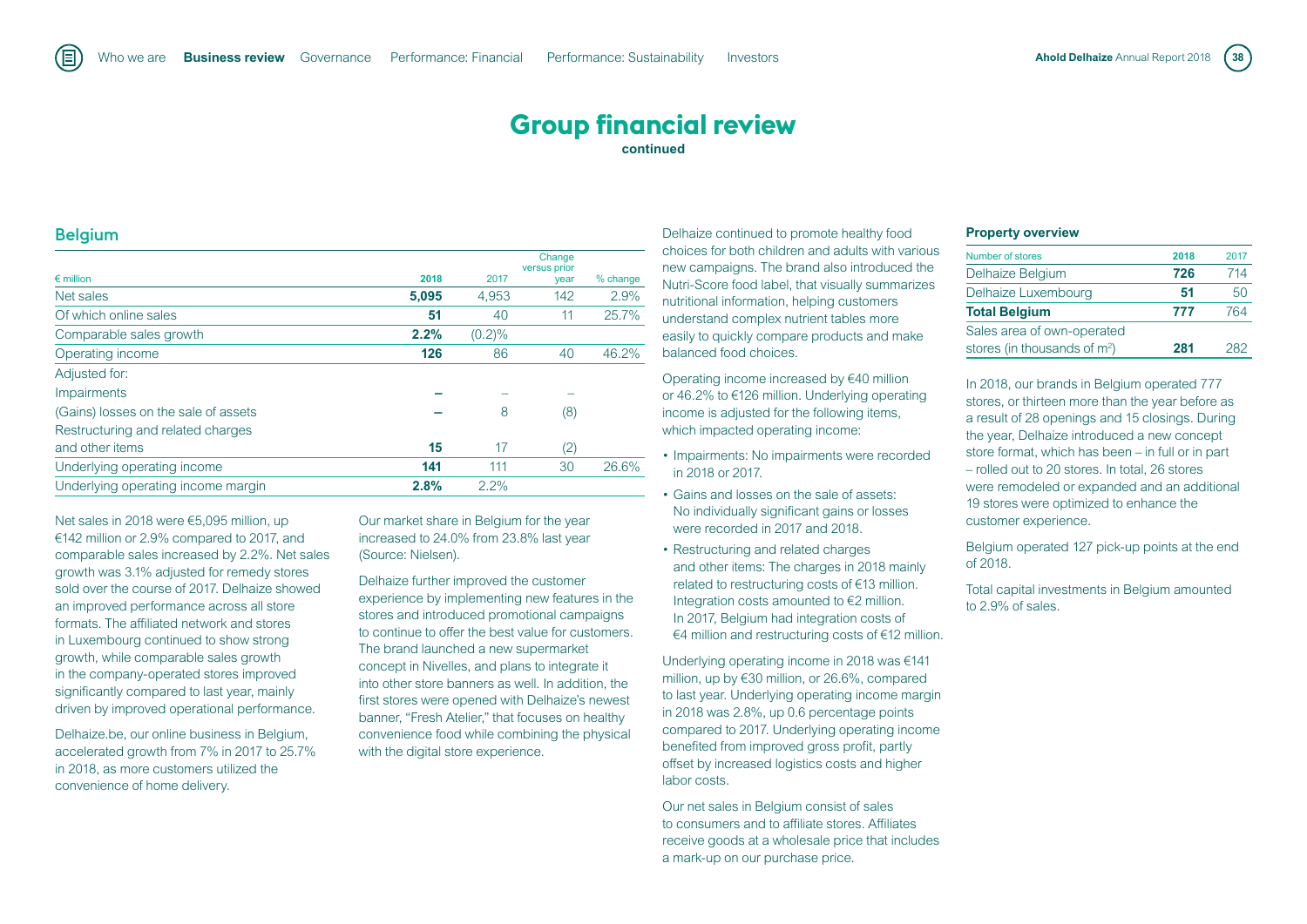Central and Southeastern Europe

|       |       | Change<br>versus prior |           | % change at<br>constant |
|-------|-------|------------------------|-----------|-------------------------|
|       |       | year                   |           | rates                   |
| 6,018 | 5.791 | 227                    | 3.9%      | 3.1%                    |
| 16    | 13    | 3                      | 24.2%     | 24.5%                   |
| 0.9%  | 0.9%  |                        |           |                         |
| 0.9%  | 1.0%  |                        |           |                         |
| 222   | 236   | (14)                   | (5.8)%    | $(6.0)\%$               |
|       |       |                        |           |                         |
| 14    | 5     | 9                      |           |                         |
|       |       |                        |           |                         |
| 1     | 1     |                        |           |                         |
| 237   | 242   | (5)                    | $(1.8)\%$ | $(2.0)\%$               |
| 3.9%  | 4.2%  |                        |           |                         |
|       | 2018  | 2017                   |           | % change                |

In 2018, net sales in Central and Southeastern Europe (CSE) were €6,018 million, up by €227 million or 3.9% compared to 2017. At constant exchange rates, net sales were up by 3.1%.

Sales growth was driven by comparable sales growth of 0.9% and by the net addition of 130 stores in 2018, which contributed 2.2% to sales growth. Comparable sales growth was driven by our businesses in the Czech Republic, Romania and Serbia, while Greece's comparable sales growth remained negative as a consequence of competitive re-openings.

Mega Image, our brand in Romania, launched a personalized loyalty card called "Connect." This card allows Mega Image to offer personalized discounts to customers. In addition, customers receive an one-time discount of 10% when they register their loyalty cards.

Operating income decreased by €14 million to €222 million, compared to €236 million in 2017. Underlying operating income is adjusted for the following items, which impacted operating income:

- Impairments: The 2018 impairment charges of €14 million in CSE were mostly related to underperforming stores in Greece. In 2017, no individually significant impairments were recorded.
- Gains and losses on the sale of assets: No individually significant gains or losses were recorded in 2018 or 2017.
- Restructuring and related charges and other items: No individually significant charges were recorded in 2018 or 2017.

2018 underlying operating income in CSE was €237 million, down by €5 million or 1.8% from €242 million in 2017. Underlying operating income margin was 3.9%, which was 0.3 percentage points lower than in 2017, mainly driven by an increase in labor costs across the region and lower sales in Greece.

#### **Property overview**

| Number of stores               | 2018  | 2017  |
|--------------------------------|-------|-------|
| <b>Czech Republic</b>          | 326   | 329   |
| Greece                         | 460   | 412   |
| Serbia                         | 420   | 414   |
| Romania                        | 674   | 595   |
| <b>Total Central and</b>       |       |       |
| <b>Southeastern Europe</b>     | 1,880 | 1,750 |
| Sales area of own-operated     |       |       |
| stores (in thousands of $m2$ ) | 1.247 | 1.231 |

At the end of 2018, our operations in Greece, the Czech Republic, Serbia and Romania held a portfolio of 1,880 stores, including 130 net additions compared to the prior year. During the year, 57 stores were remodeled, expanded, relocated or reconstructed as part of the Company's continued process of maintaining and modernizing our store network and an additional 46 stores were optimized to enhance the customer experience.

In the Czech Republic, Albert invested in remodeling and upgrading 64 stores to further optimize its supermarket portfolio.

Our Greek brand expanded its store network by 48 stores, operating a total of 460 at the end of the year.

Serbia also expanded its store network by six stores, operating a total of 420 at the end of the year. In addition, the brand invested in remodeling, expanding, relocating or reconstructing 26 stores to further strengthen its portfolio.

Mega Image, our Romanian brand, ended the year with the net addition of 79 stores to its portfolio. Besides expanding in the Bucharest area with 46 stores, the brand successfully entered several new markets including Cluj, Giurgiu and Timisoara. Mega Image operated 674 stores at year-end.

Total capital investments in Central and Southeastern Europe amounted to 4.3% of sales.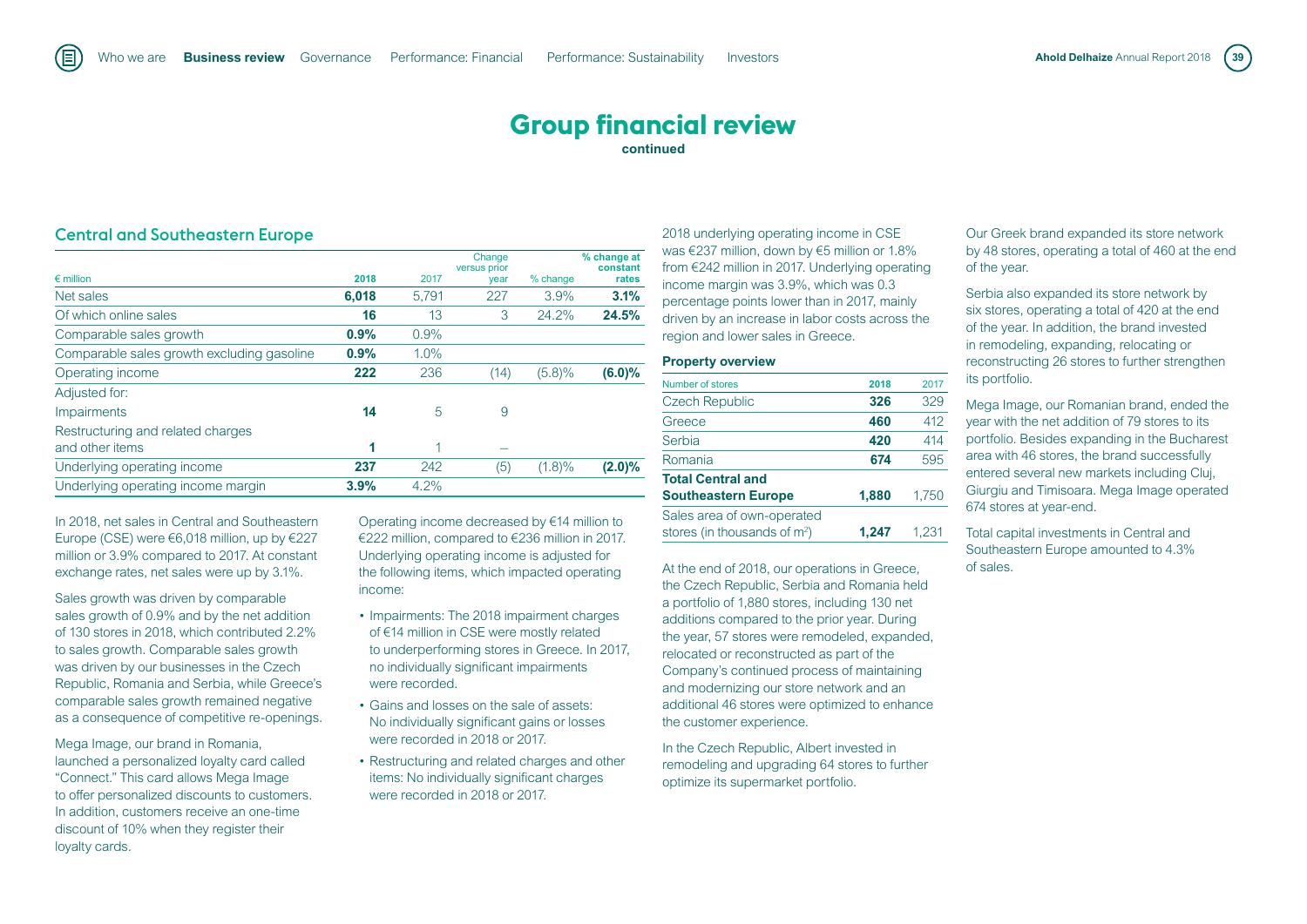## **Group financial review**

**continued**

## Global Support Office

旧

|                                               |       |       | Change<br>versus prior |           |
|-----------------------------------------------|-------|-------|------------------------|-----------|
| $\epsilon$ million                            | 2018  | 2017  | year                   | % change  |
| <b>Global Support Office costs</b>            | (133) | (137) |                        | (2.9)%    |
| of which restructuring and related charges    |       |       |                        |           |
| and other items                               | (31)  | (29)  | (2)                    | 6.9%      |
| Underlying Global Support Office costs        | (102) | (108) | 6                      | $(4.8)\%$ |
| of which related to self-insurance activities | 51    | 40    | 11                     | 24.9%     |
| Underlying Global Support Office costs        |       |       |                        |           |
| excluding self-insurance                      | (153) | (148) | (5)                    | 3.3%      |

Global Support Office costs in 2018 were €133 million, down €4 million compared to last year. Global Support Office costs were adjusted for restructuring and related charges and other items that amounted to €31 million in 2018, or €2 million higher than last year.

Underlying Global Support Office costs were €102 million, €6 million lower versus 2017. Excluding the impact of our self-insurance activities, underlying Global Support Office costs were €153 million, or €5 million higher than last year, mainly driven by non-recurring expenses.

## Capital investments and property overview

Capital expenditure, including acquisitions and additions to finance leases, amounted to €2,060 million in 2018 and €1,822 million in 2017.

|                                                 |       |       | <b>Change versus</b> | $\frac{9}{6}$ |
|-------------------------------------------------|-------|-------|----------------------|---------------|
| $\epsilon$ million                              | 2018  | 2017  | prior year           | of sales      |
| <b>The United States</b>                        | 1,187 | 950   | 237                  | 3.2%          |
| The Netherlands                                 | 380   | 363   | 17                   | 2.7%          |
| <b>Belgium</b>                                  | 148   | 192   | (44)                 | 2.9%          |
| <b>Central and Southeastern Europe</b>          | 261   | 182   | 79                   | 4.3%          |
| <b>Global Support Office</b>                    | 49    | 36    | 13                   |               |
| Total regular capital expenditures <sup>1</sup> | 2,025 | 1,723 | 302                  | 3.2%          |
| Acquisition capital expenditures <sup>2</sup>   | 35    | 99    | (64)                 |               |
| <b>Total Ahold Delhaize</b>                     | 2,060 | 1,822 | 238                  | 3.3%          |
| Consisting of:                                  |       |       |                      |               |
| Property plant & equipment                      | 1,707 | 1,462 | 245                  |               |
| Investment property                             | 22    | 29    | (7)                  |               |
| Intangible assets                               | 331   | 331   |                      |               |

1 The amounts represent additions to property, plant and equipment; investment property; and intangible assets. The amounts include new finance leases and exclude discontinued operations.

2 Including conversion expenditure of acquired stores and acquired finance leases.

Capital investments were primarily related to the construction, remodeling and expansion of our stores and supply chain (including online), as well as IT infrastructure improvements. Excluding acquisitions, capital expenditures in 2018 totaled €2.0 billion. The increase, compared to 2017, mainly relates to extensive remodeling programs being carried out in the U.S. operations in 2018.

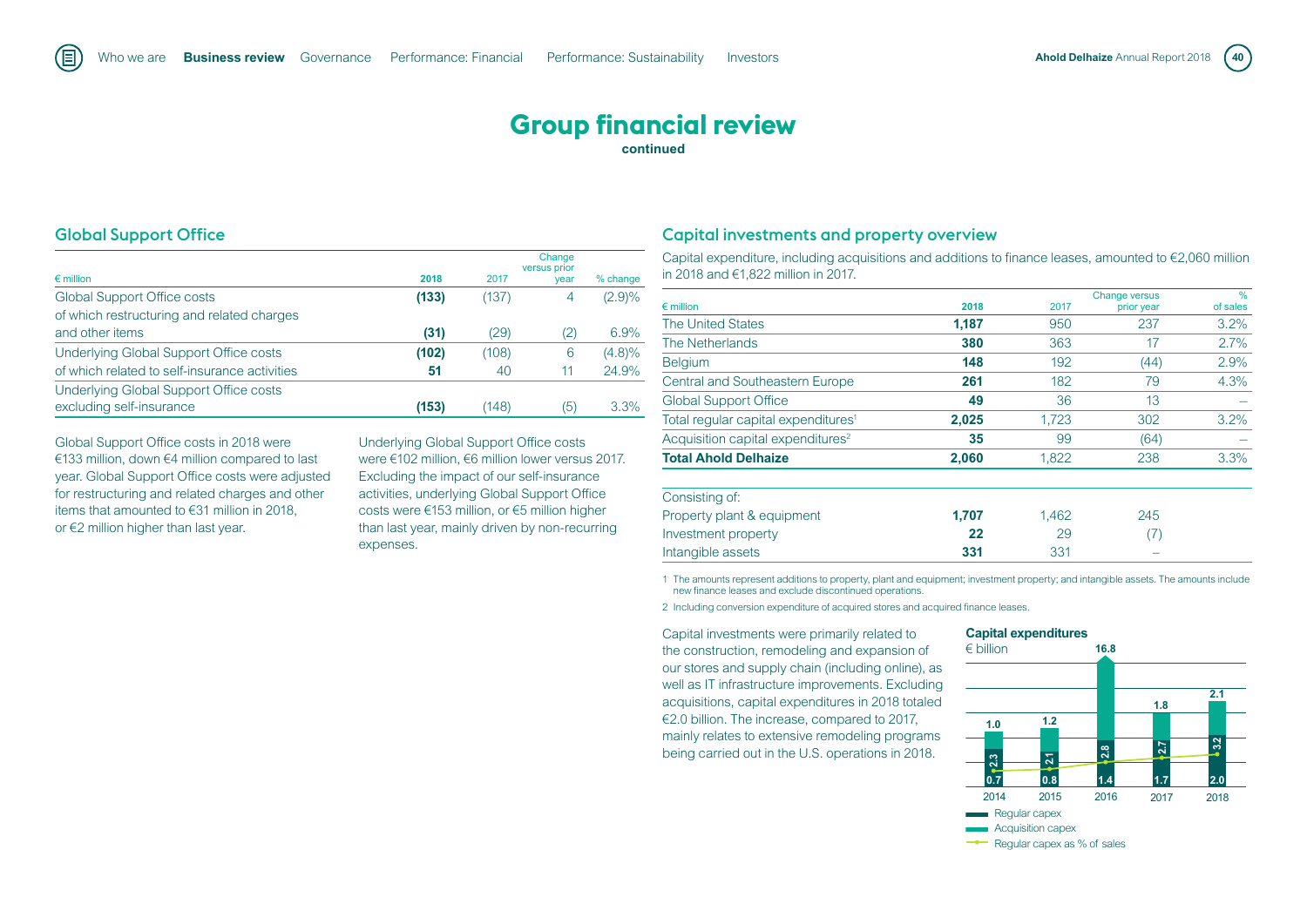As of December 30, 2018, Ahold Delhaize operated 6,769 stores. The Company's total sales area amounted to 9.4 million square meters in 2018, an increase of 0.6% from the prior year. The total number of stores (including stores operated by franchisees) is as follows:

旧

|                                 | <b>Opening</b><br>balance | Opened /<br>acquired | Closed / sold | <b>Closing</b><br>balance |
|---------------------------------|---------------------------|----------------------|---------------|---------------------------|
| <b>The United States</b>        | 1.960                     | 9                    | (8)           | 1.961                     |
| The Netherlands <sup>1</sup>    | 2.163                     | 34                   | (46)          | 2.151                     |
| <b>Belgium</b>                  | 764                       | 28                   | (15)          | 777                       |
| Central and Southeastern Europe | 1.750                     | 151                  | (21)          | 1.880                     |
| <b>Total number of stores</b>   | 6.637                     | 222                  | (90)          | 6.769                     |

1 The number of stores as of December 30, 2018, includes 1,139 specialty stores (Etos and Gall & Gall) (December 31, 2017: 1,153 specialty stores).

The total number of retail locations, including the 5,606 stores owned or leased by Ahold Delhaize and 22 pick-up points in stand-alone locations, was 5,628 in 2018, higher by 96 compared to 2017.

|                                           | <b>Ahold Delhaize</b> | <b>Franchisees</b> | <b>Total</b> |
|-------------------------------------------|-----------------------|--------------------|--------------|
| Number of stores leased or owned          | 5.606                 | 1.163              | 6.769        |
| Number of stores subleased to franchisees | (513)                 | 513                |              |
| <b>Number of stores operated</b>          | 5.093                 | 1.676              | 6.769        |
| Number of stand-alone pick-up points      | 22                    |                    | 22           |
| <b>Total number of retail locations</b>   | 5.115                 | 1.676              | 6.791        |

Franchisees operated 1,676 stores in the Netherlands, Belgium, Luxembourg and Greece, 1,163 of which were either owned by the franchisees or leased independently from Ahold Delhaize.

At the end of 2018, Ahold Delhaize operated 562 pick-up points, which was 57 more than in 2017. These were either stand-alone, in-store or office-based.

Ahold Delhaize also operated the following other properties as of December 30, 2018:

| <b>Total</b>                       | 1.078 |
|------------------------------------|-------|
| Investment properties              | 890   |
| development                        | 67    |
| Properties under construction /    |       |
| production facilities / offices    | 121   |
| Warehouse / distribution centers / |       |

The investment properties consist of buildings and land. The vast majority of these properties were subleased to third parties. Of these, most were shopping centers containing one or more Ahold Delhaize stores and third-party retail units generating rental income.

The following table breaks down the ownership structure of our 5,628 retail locations (inclusive of stores subleased to franchisees) and 1,078 other properties as of December 30, 2018:

| % of total              | <b>Retail</b><br>locations | Other<br>properties |
|-------------------------|----------------------------|---------------------|
| Company-owned           | 23%                        | 51%                 |
| Leased, of which        | 77%                        | 49%                 |
| Finance leases          | 10%                        | 7%                  |
| <b>Operating leases</b> | 67%                        | 42%                 |

Our leased properties have terms of up to 25 years, or in limited instances up to 30 years, with renewal options for additional periods. Store rentals are normally payable on a monthly basis at a stated amount or, in a limited number of cases, at a guaranteed minimum amount plus a percentage of sales over a defined base.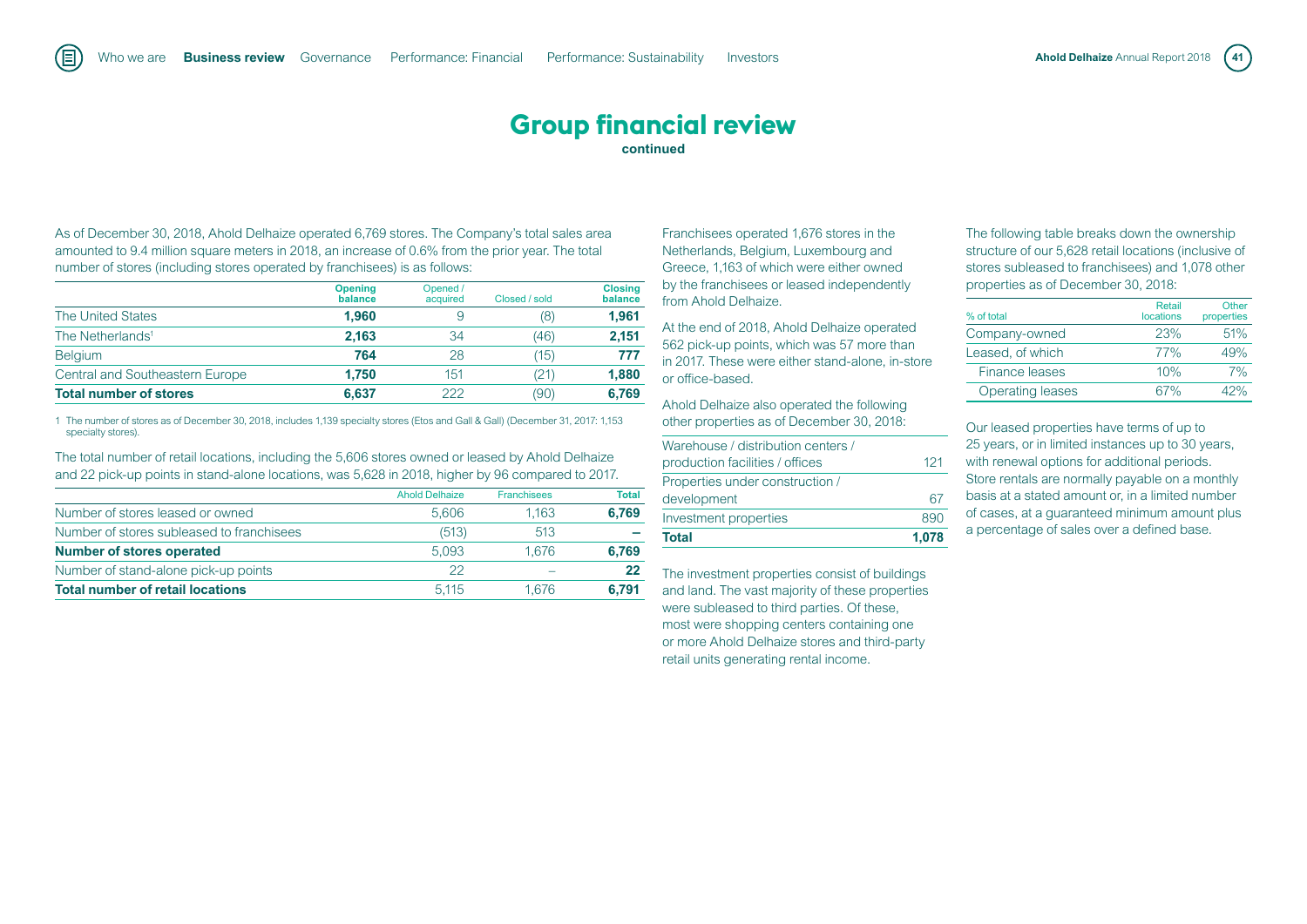## Earnings and dividend per share

Income from continuing operations per common share (basic) was €1.54, an increase of €0.09 or 5.8% compared to 2017. The main drivers of this increase were higher underlying operating profits after tax from continuing operations, which were partially offset by the tax benefits recorded in 2017 due to local tax reforms, and a decrease in the number of outstanding shares as a result of a €2 billion share buyback program carried out in 2018 (see *Note 20* to the consolidated financial statements for more information on the share movements).

Underlying income from continuing operations per common share (basic) was €1.60, an increase of €0.34 or 26.3% compared to 2017, driven by higher underlying operating profits after tax and, to a lesser extent, lower underlying net financial expenses.

Ahold Delhaize's policy is to target a dividend payout of 40-50% of its underlying income from continuing operations (in 2017, the policy was to target a dividend payout of 40-50% of pro forma<sup>1</sup> underlying net operating income from continuing operations). As part of our dividend policy, we adjust income from continuing operations for impairments of non-current assets, gains and losses on the sale of assets, restructuring and related charges, and other unusual items.

Reflecting the confidence we have in our strategy and our ability to generate cash, we propose a cash dividend of €0.70 per common share for the financial year 2018, up 11.1% from last year. This reflects our ambition to sustainably grow the dividend per share and represents a payout ratio of 42%, based on the expected dividend payment on underlying income from continuing operations, which is in line with our dividend policy.

Underlying income from continuing operations amounted to €1,880 million in 2018 and €1,582 million in 2017, respectively, and was determined as follows:

| 2018  | 2017  |
|-------|-------|
| 1,809 | 1.817 |
|       |       |
| 58    | 64    |
| (7)   | (47)  |
| 108   | 214   |
| (7)   |       |
| (59)  | (59)  |
| (22)  | (407) |
| 1,880 | 1,582 |
|       |       |
| 1.54  | 1.45  |
|       |       |
| 1.60  | 1.26  |
|       |       |

1 The statutory corporate income tax rate changes as a result of local tax reforms show the impact of recalculating Ahold Delhaize Netherlands' deferred tax positions and applying the reduced statutory Dutch corporate income tax rates. In 2017, this line shows the impact of recalculating Ahold Delhaize USA's and Ahold Delhaize Belgium's deferred tax positions and applying the reduced statutory U.S. and Belgian corporate income tax rates; see *Note 10* to the consolidated financial statements for more information.

As of 2019, Ahold Delhaize commits to semi-annual dividend payments. The interim dividend per share will be announced on the date of the release of the second quarter results and will be equal to 40% of the year-to-date underlying income per share from continuing operations. Ahold Delhaize has the ambition to maintain a sustainable growth of its full year dividend per share.

#### **Underlying income from continuing operations per common share (basic)** €



#### **Dividend per common share**

€



1 To read more about the 2017 pro forma figures, see our Annual Report 2017.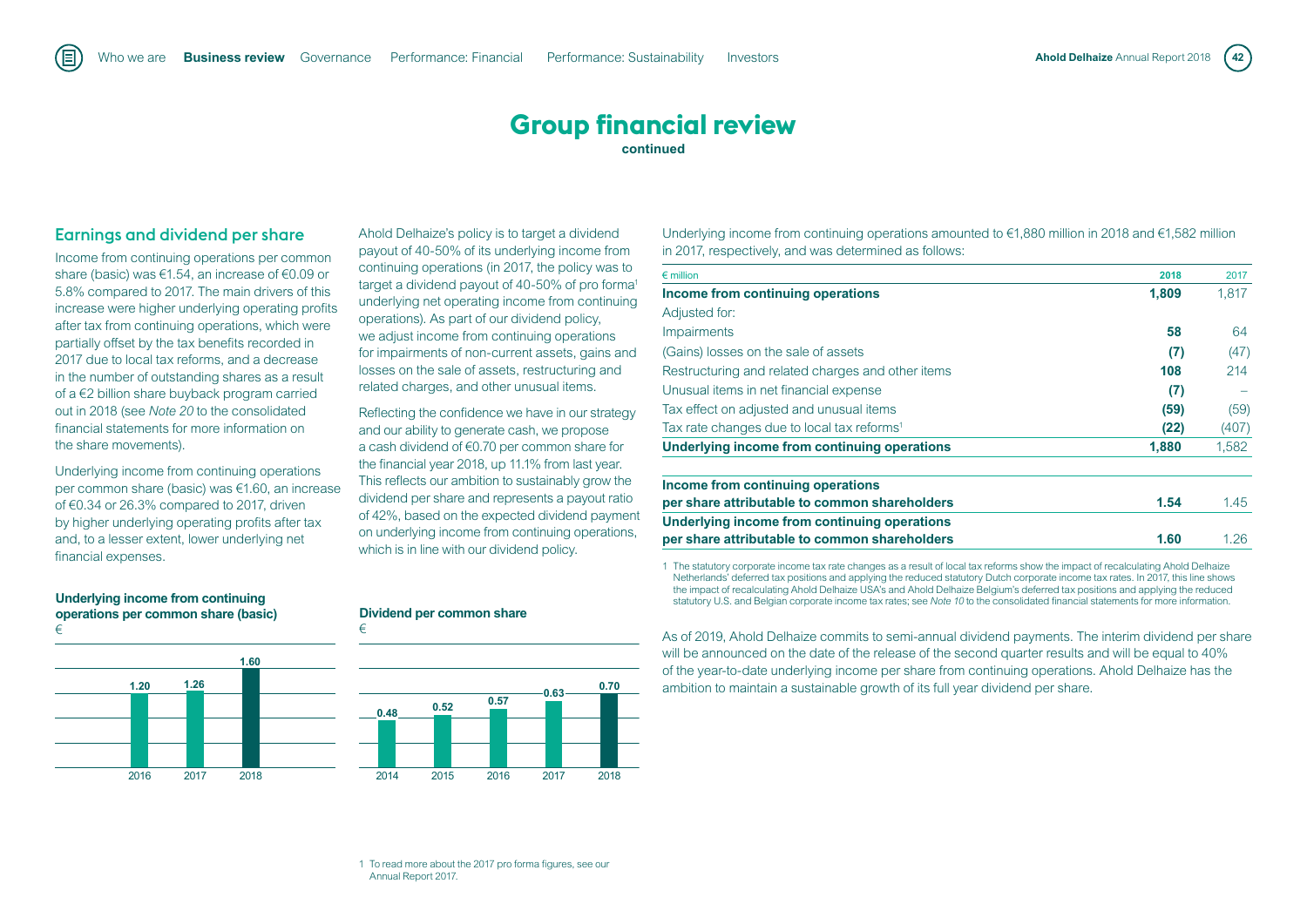## Financial position

旧

Ahold Delhaize's consolidated balance sheets as of December 30, 2018, and December 31, 2017, are summarized as follows:

| $\epsilon$ million                                                                             | December 30.<br>2018 | % of total | December 31.<br>2017 | % of total |
|------------------------------------------------------------------------------------------------|----------------------|------------|----------------------|------------|
|                                                                                                |                      |            |                      |            |
| Property, plant and equipment                                                                  | 11,147               | 33.4%      | 10,689               | 31.6%      |
| Intangible assets                                                                              | 12,013               | 36.0%      | 11,634               | 34.3%      |
| Pension assets                                                                                 | 24                   | 0.1%       |                      |            |
| Other non-current assets                                                                       | 1,305                | 3.9%       | 1,578                | 4.7%       |
| Cash, cash equivalents and short-term deposits<br>and similar instruments, and current portion |                      |            |                      |            |
| investment in debt instruments                                                                 | 3,507                | 10.5%      | 4,747                | 14.0%      |
| Inventories                                                                                    | 3,196                | 9.6%       | 3,077                | 9.1%       |
| Other current assets                                                                           | 2,139                | 6.5%       | 2,146                | 6.3%       |
| <b>Total assets</b>                                                                            | 33,331               | 100.0%     | 33,871               | 100.0%     |
| Group equity                                                                                   | 14,816               | 44.5%      | 15,170               | 44.8%      |
| Non-current portion of long-term debt                                                          | 5,517                | 16.6%      | 5,174                | 15.3%      |
| Pensions and other post-employment benefits                                                    | 532                  | 1.6%       | 567                  | 1.7%       |
| Other non-current liabilities                                                                  | 2,445                | 7.3%       | 2,655                | 7.8%       |
| Short-term borrowings and current portion                                                      |                      |            |                      |            |
| of long-term debt                                                                              | 1,094                | 3.3%       | 2,077                | 6.1%       |
| Payables                                                                                       | 5,816                | 17.4%      | 5,277                | 15.6%      |
| Other current liabilities                                                                      | 3,111                | 9.3%       | 2,951                | 8.7%       |
| <b>Total equity and liabilities</b>                                                            | 33,331               | 100.0%     | 33,871               | 100.0%     |

Property, plant and equipment increased by €458 million, primarily due to the strengthening of the U.S. dollar against the euro, while capital expenditure was slightly higher than depreciation and impairments. Intangible assets increased by €379 million, also primarily due to the the strengthening of the U.S. dollar against the euro.

Group equity decreased by €354 million. This decrease was mainly driven by the completion of the €2 billion share buyback and a dividend payment of €757 million in 2018. The current year's net income and a positive currency translation impact of €495 million provided a partial offset.

In 2018, gross debt decreased by €638 million to €6,612 million, primarily due to a decrease of the overdraft position of a notional cash pooling arrangement. Other gross debt changes – while material – broadly offset each other. They included the issuance of €800 million bonds in March (an eight-year €500 million fixed coupon and a three-year €300 million floating coupon), and the strengthening of the U.S. dollar against the euro. These were offset by the redemption of a €400 million bond on maturity in October, the \$350 million bond buyback and regular payments of finance lease and financing transaction liabilities.

Ahold Delhaize's net debt was €3,105 million as of December 30, 2018 – an increase of €602 million from December 31, 2017. Cash, cash equivalents, short-term deposits and similar instruments, and current portion of investments in debt instruments were lower by €1,240 million as a completion of the €2 billion share buyback program, payment of common stock dividend (€757 million) and the decrease in gross debt (€638 million) more than offset our strong free cash flow generation (€2,342 million) and the positive impact from the foreign exchange translation.

Net debt does not include our contractual commitments under operating lease contracts, which, on an undiscounted basis, amounted to €10,108 million at year-end 2018 (2017: €9,631 million). The off-balance sheet operating lease commitments impact our capital structure. For more information, see *Note 33* to the consolidated financial statements.

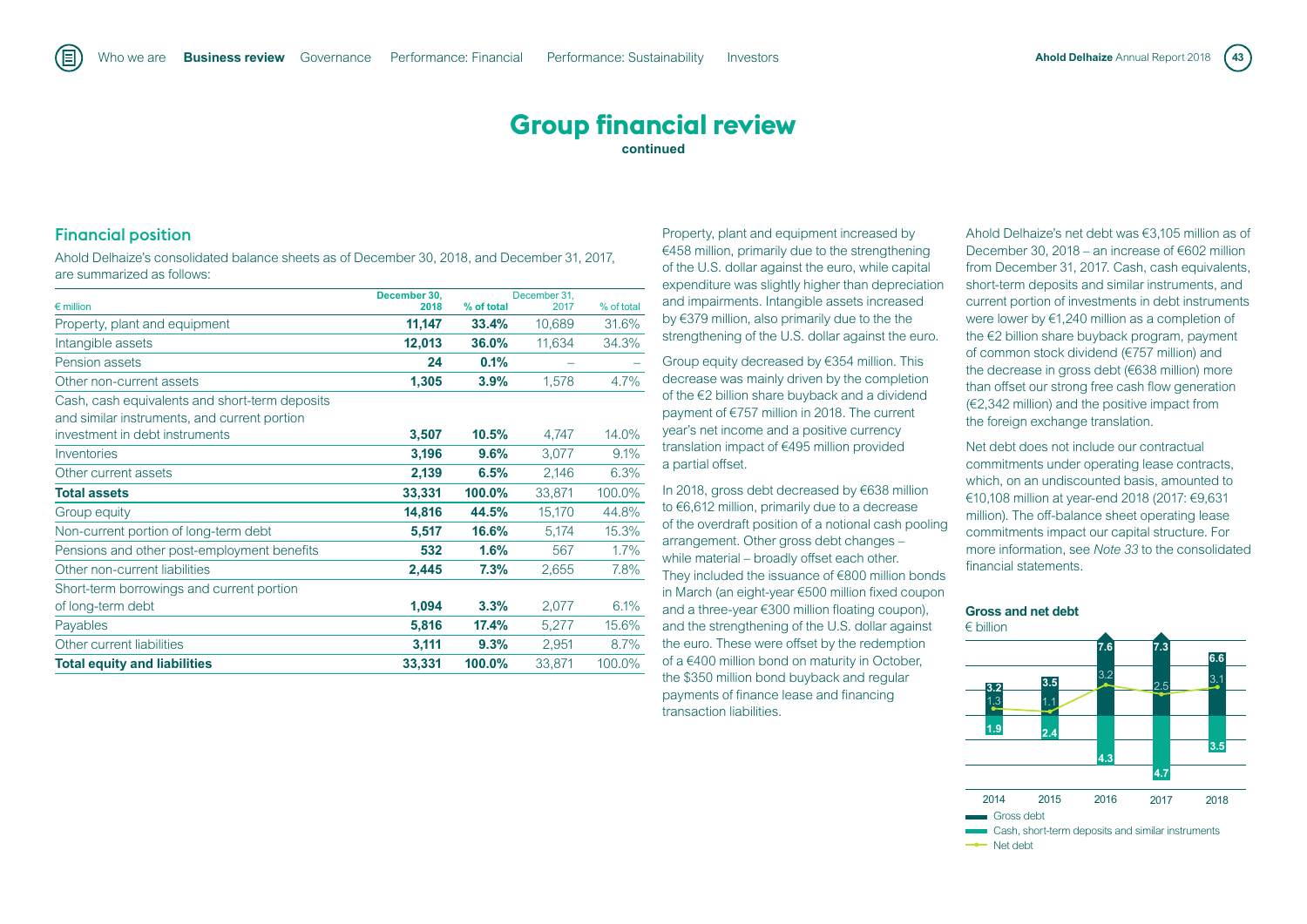Our defined benefit plans showed a net deficit of €508 million at year-end 2018 compared to a net deficit of €567 million at year-end 2017. This decrease was the result of €66 million of actuarial remeasurements and €6 million of excess contributions over annual expenses, which were partly offset by a strengthening of the U.S. dollar (€13 million).

A significant number of union employees in the United States are covered by multi-employer plans. With the help of external actuaries, we have updated the most recent available information that these plans have provided (generally as of January 1, 2017) for market trends and conditions through the end of 2018.

We estimate our proportionate share of the total net deficit to be \$1,228 million (€1,073 million) at year-end 2018 (2017: \$912 million or €760 million). These amounts are not recognized on our balance sheet. While this is our best estimate based on the information available to us, it is imprecise and a reliable estimate of the amount of the obligation cannot be made. For more information see *Note 23* to the consolidated financial statements.

## Liquidity and cash flows **Liquidity**

Ahold Delhaize views available cash balances and funds from operating activities as its primary sources of liquidity, complemented by access to external sources of funds when deemed to be required. Ahold Delhaize manages short-term liquidity based on projected cash flows. As of December 30, 2018, the Company's liquidity position primarily consisted of €2,812 million of cash (including short-term deposits and similar instruments and current portion of investments in debt instruments, adjusted for cash held under a notional cash pooling arrangement), and the undrawn portion of the €1 billion revolving credit facility.

Based on the current operating performance and liquidity position, the Company believes that cash provided by operating activities and available cash balances will be sufficient for working capital, capital expenditures, interest payments, dividends, the announced €1 billion share buyback program, and scheduled debt repayments for the next 12 months and the foreseeable future. In addition, the Company has access to the amount available on its revolving credit facility and to the debt capital markets based on its current credit ratings.

#### **Group credit facility**

Ahold Delhaize has access to a €1.0 billion committed, unsecured, multi-currency and syndicated credit facility that was amended and extended in February 2015, whereby the Company reduced the size of the credit facility from €1.2 billion to €1.0 billion (providing for the issuance of \$275 million in letters of credit). At the same time, the facility was extended to 2020 with two potential extensions after 12 and 24 months that would take the facility to 2021 and 2022 respectively. The Company successfully agreed both extensions with the lenders.

The credit facility contains customary covenants and is subject to a financial covenant that requires Ahold Delhaize, in the event that its corporate rating from Standard & Poor's and Moody's is lower than BBB / Baa2, respectively, not to exceed a maximum leverage ratio of 4.0:1. During 2018 and 2017, the Company was in compliance with these covenants. However, it was not required to test the financial covenant as a result of its credit rating. As of December 30, 2018, there were no outstanding borrowings under the facility other than letters of credit to an aggregate amount of \$165 million (€144 million).

Ahold Delhaize has notified the relevant lenders of the change to the manner in which the financial statements are prepared following the implementation of IFRS 16, see also *Note 3* to the consolidated financial statements. The Company does not expect the changes in accounting policy to impact compliance with the general terms and provisions of its loan agreements, but may enter into discussions with its lenders to update those loan agreements to reflect the technical changes arising from the implementation of IFRS 16.

#### **Credit ratings**

Maintaining investment grade credit ratings is a cornerstone of Ahold Delhaize's strategy because such ratings serve to lower the cost of funds and facilitate access to a variety of lenders and markets. Ahold Delhaize's current credit ratings from the solicited rating agencies are as follows:

- Standard & Poor's: corporate credit rating BBB, with a stable outlook as of June 2009 (previous rating BBB- assigned in 2007).
- Moody's: issuer credit rating Baa1, with a stable outlook as of February 2018 (previous rating Baa2 assigned in August 2015).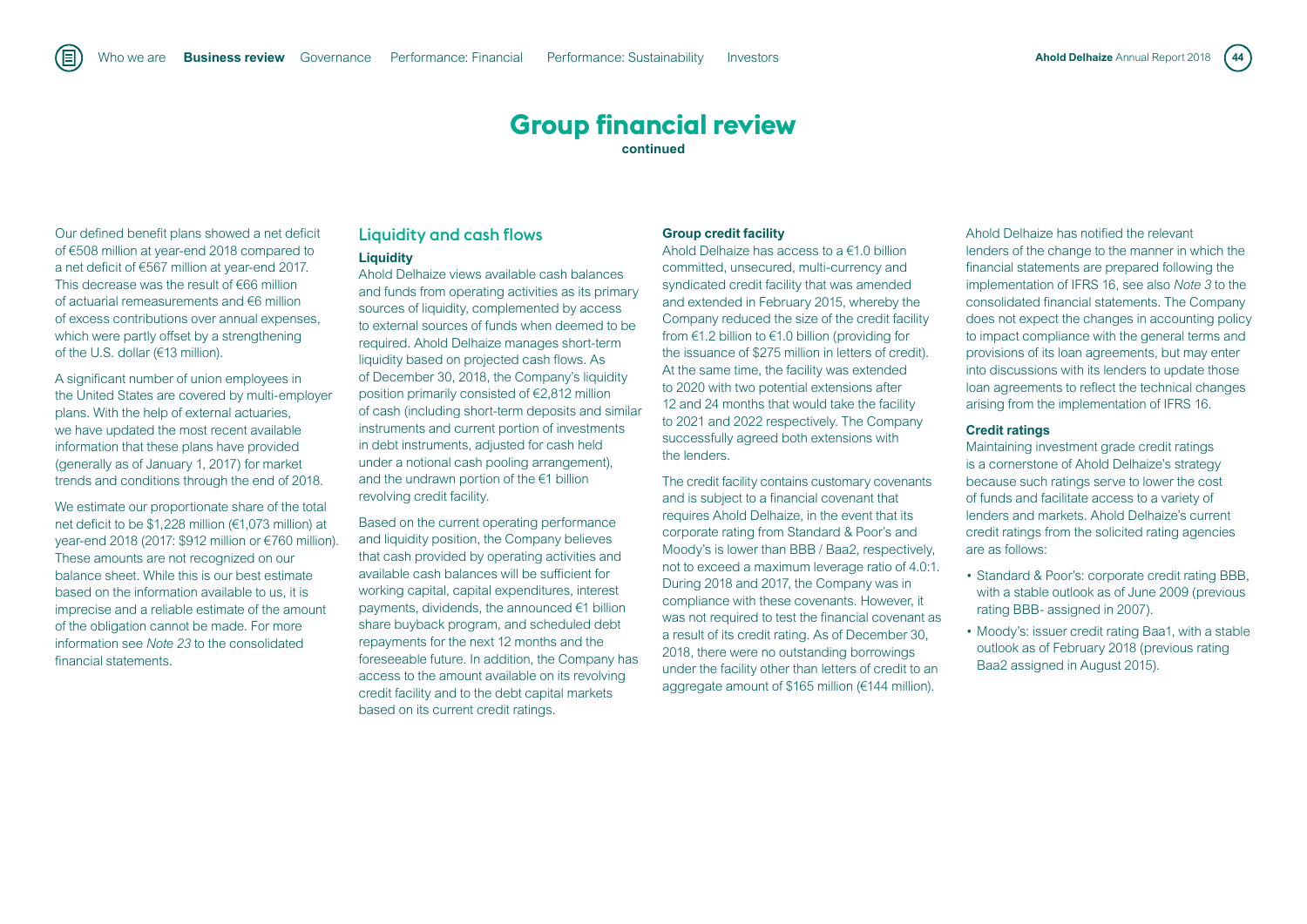### **Cash flows**

Ahold Delhaize's consolidated cash flows for 2018 and 2017 are as follows:

| $\epsilon$ million                                                 | 2018     | 2017    |
|--------------------------------------------------------------------|----------|---------|
| Operating cash flows from continuing operations                    | 4,328    | 3,700   |
| Purchase of non-current assets (cash capital expenditure)          | (1,780)  | (1,698) |
| Divestment of assets / disposal groups held for sale               | 27       | 142     |
| Dividends from joint ventures                                      | 17       | 70      |
| Interest received                                                  | 74       | 32      |
| Interest paid                                                      | (324)    | (320)   |
| Free cash flow                                                     | 2,342    | 1,926   |
| Proceeds from long-term debt                                       | 798      | 747     |
| Repayments of loans                                                | (783)    | (474)   |
| Repayments of finance lease liabilities                            | (177)    | (190)   |
| Changes in short-term loans                                        | (733)    | 212     |
| Dividends paid on common shares                                    | (757)    | (720)   |
| Share buyback                                                      | (2,003)  | (992)   |
| Acquisition / divestments of businesses, net of cash               | (33)     | (53)    |
| Other cash flows from derivatives                                  | (29)     | 262     |
| Other                                                              | 30       | 9       |
| Change in cash, cash equivalents and short-term deposits and       |          |         |
| similar instruments, and the current portion of investment in debt |          |         |
| instruments (before impact of exchange rates)                      | (1, 345) | 727     |
| Changes in short-term deposits and similar instruments,            |          |         |
| the current portion of investments in debt instruments and         |          |         |
| changes in restricted cash                                         | (242)    | 100     |
| Net cash from operating, investing and financing activities        | (1, 587) | 827     |

Operating cash flows from continuing operations were higher by €628 million. At constant exchange rates, operating cash flows from continuing operations were higher by €707 million, or 19.5%. The purchase of non-current assets was higher by €82 million, or €119 million higher at constant exchange rates.

#### **Free cash flow**

Free cash flow, at €2,342 million, increased by €416 million compared to 2017. In 2018, the main uses of free cash flow included:

- Share buyback program, for a total amount of €2,003 million.
- Common stock dividend at €0.63 per share resulting in a cash outflow of €757 million.
- Bond repayment of €400 million on maturity and bond buyback of €350 million.

#### **Outlook**

We confirm our target for 2019 of realizing €750 million gross synergies, resulting in €500 million net synergies from the integration of the two companies.

In addition, we expect to save €540 million in 2019 as part of our €1.8 billion Save for Our Customers program for 2019-2021. As previously announced, we expect the full 2019 group margins to be in line with last year.

Underlying income per share from continuing operations is expected to grow by high single digits as a percentage compared to last year.

We expect free cash flow in 2019 to be around €2.0 billion, as we are increasing our capital expenditures to €2.0 billion, in particular at Stop & Shop and our eCommerce business, as well as to further strengthen our digital capabilities.

In 2019, we will implement a new accounting standard, IFRS 16 "Leases." We refer to *Note 3* of the consolidated financial statements for an explanation of the impact of this new accounting standard. On March 25, 2019, we will provide the restated 2018 quarterly financial statements, as well as an update on the impact of IFRS 16 on our guidance for 2019.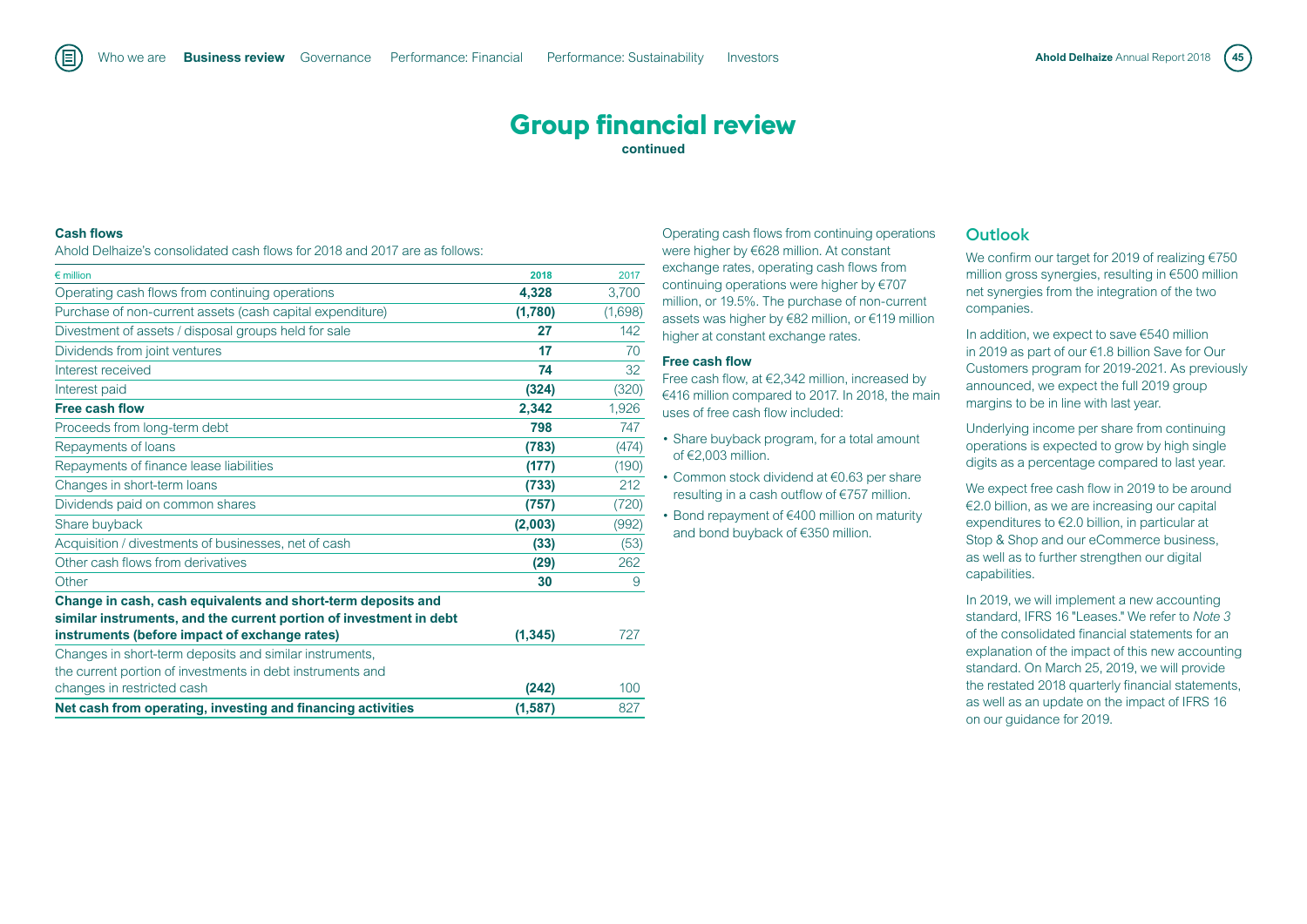## Key financial and non-financial information

The key financial and non-financial information per segment for 2018 and 2017 is presented below:

|                                                                         | <b>The United States</b> |         | <b>The Netherlands</b> |        | <b>Belgium</b> |           | <b>Central and Southeastern Europe</b> |       |
|-------------------------------------------------------------------------|--------------------------|---------|------------------------|--------|----------------|-----------|----------------------------------------|-------|
|                                                                         | 2018                     | 2017    | 2018                   | 2017   | 2018           | 2017      | 2018                                   | 2017  |
| Net sales ( $\epsilon$ millions)                                        | 37,460                   | 38,440  | 14,218                 | 13,706 | 5,095          | 4,953     | 6,018                                  | 5,791 |
| Net sales (\$ millions)                                                 | 44,174                   | 43,357  |                        |        |                |           |                                        |       |
| Net sales growth in local currency <sup>1</sup>                         | 1.9%                     | 27.1%   | 3.7%                   | 4.6%   | 2.9%           | 125.2%    | 3.1%                                   | 63.9% |
| Comparable sales growth                                                 | 2.3%                     | $0.7\%$ | 3.8%                   | 4.5%   | 2.2%           | $(0.2)\%$ | 0.9%                                   | 0.9%  |
| Comparable sales growth (excluding gasoline sales)                      | 2.1%                     | 0.5%    | 3.8%                   | 4.5%   | 2.2%           | $(0.2)\%$ | 0.9%                                   | 1.0%  |
| Operating income ( $\epsilon$ millions)                                 | 1,482                    | 1,371   | 698                    | 669    | 126            | 86        | 222                                    | 236   |
| Operating income (\$ millions)                                          | 1,748                    | 1,548   |                        |        |                |           |                                        |       |
| Underlying operating income $(\epsilon$ millions)                       | 1,563                    | 1,535   | 715                    | 676    | 141            | 111       | 237                                    | 242   |
| Underlying operating income (\$ millions)                               | 1,842                    | 1,734   |                        |        |                |           |                                        |       |
| Underlying operating margin                                             | 4.2%                     | 4.0%    | 5.0%                   | 4.9%   | 2.8%           | 2.2%      | 3.9%                                   | 4.2%  |
| Number of employees / headcount (at year-end in thousands)              | 207                      | 204     | 102                    | 102    | 13             | 13        | 50                                     | 49    |
| Number of employees / FTEs (at year-end in thousands)                   | 136                      | 136     | 32                     | 32     | 11             | 12        | 45                                     | 44    |
| Contribution to Ahold Delhaize net sales                                | 59.7%                    | 61.1%   | 22.6%                  | 21.8%  | 8.1%           | 7.9%      | 9.6%                                   | 9.2%  |
| Contribution to Ahold Delhaize underlying operating income <sup>2</sup> | 58.8%                    | 59.9%   | 26.9%                  | 26.4%  | 5.3%           | 4.3%      | 8.9%                                   | 9.4%  |

1 Net sales from former Delhaize businesses are included as of July 24, 2016, impacting the growth rate of 2017.

2 Before Global Support Office costs.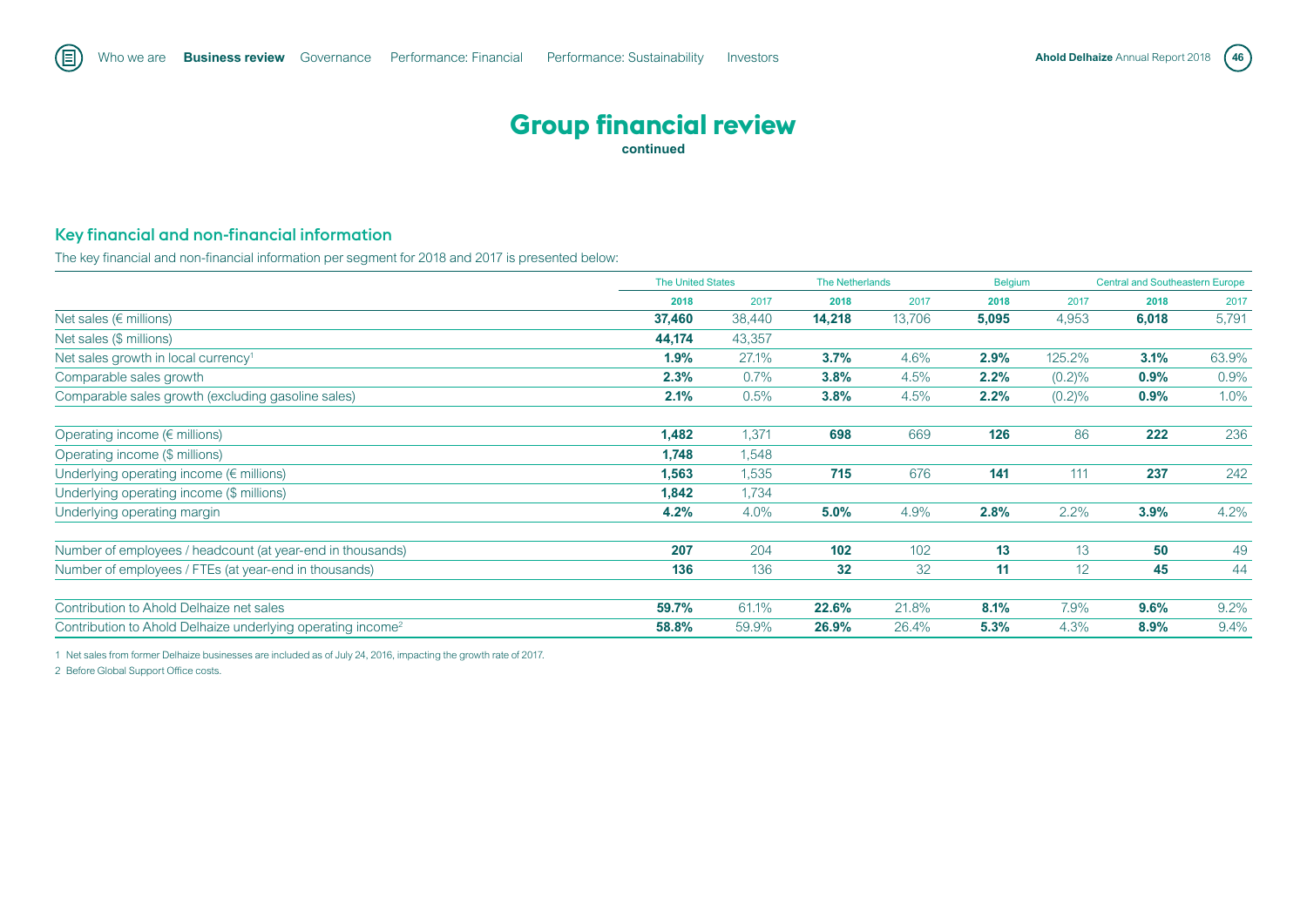# **Group sustainability performance review**

The following key indicators show group performance against our Sustainable Retailing 2020 strategy. We have grouped these indicators by impact categories: people, planet and product.

#### People

旧

| Selected indicators                             | 2018       | 2017 | change    | 2020 targets |
|-------------------------------------------------|------------|------|-----------|--------------|
| Associate engagement score (%) <sup>1</sup>     | 79%        | 78%  | $1\%$ pt  |              |
| Healthy workplace score                         | 74%        | 73%  | $1\%$ pt  | 75%          |
| Inclusive workplace score                       | <b>78%</b> | 77%  | $1\%$ pt  | 79%          |
| Associate development score                     | <b>72%</b> | 71%  | $1\%$ pt  | 73%          |
| Rate of lost days due to accidents <sup>2</sup> | 2.4        | 2.5  | $(4.0)\%$ |              |

1 2018 and 2017 figures include Peapod, Gall & Gall and Etos.

2 Safety at work data excludes offices. 2018 data includes bol.com, Etos and Gall & Gall. 2018 data for Delhaize Belgium is reported for Q4 2017-Q3 2018. 2017 data for Delhaize Belgium is reported for Q4 2016-Q3 2017. 2017 Albert Heijn data may include an overestimation of the number of incidences, due to reporting limitations.

Our Ahold Delhaize-wide associate engagement scores increased by one percentage point in 2018, in line with our 2020 targets. The healthy workplace score is driven by associates' perceptions of the statements, "My company makes it easy for me to eat healthy foods" and "My company supports me in living a healthy lifestyle." The inclusive workplace score is driven by associates' perceptions of the statement, "At our company, diversity is valued; and I am encouraged to share my ideas about improving our work environment." The associate development score is driven by associates' perceptions of the statement, "I am given the opportunity to improve my skills at our company."

Rate of lost days due to accidents rates fell by 4.0%, of which 1.1% was due to the inclusion of bol.com, Etos, and Gall & Gall in 2018 data. Other key factors that contributed to lowering the rate of lost days due to accidents included the development of action plans for injury and risk reduction by all the brands, fully supported by local leadership. Unfortunately, a fatal accident occurred in one of the brands during 2018, which increased the global focus on reducing risks that lead to serious injuries and fatalities. The brands have been working to increase awareness among associates about the importance of safety, reinforced by World Day for Safety activities.

#### Planet

|                                                                    | 2018  | 2017  | change    | 2020 targets |
|--------------------------------------------------------------------|-------|-------|-----------|--------------|
| Tonnes of food waste per food sales                                |       |       |           |              |
| $(t/\epsilon$ millions)                                            | 5.2   | 5.3   | (1.9)%    | 4.25         |
| % of total food waste recycled                                     | 77%   | 68%   | $9%$ pt   | 90%          |
| Waste recycled (%)                                                 | 76%   | 73%   | $3%$ pt   | 80%          |
| Total $CO_2$ -equivalent emissions per m <sup>2</sup>              |       |       |           |              |
| sales area (kg $CO_2$ -eq/m <sup>2</sup> ) <sup>1</sup>            | 456   | 471   | $(3.2)\%$ | 445          |
| % change in $CO2$ -equivalent emissions                            |       |       |           |              |
| per m <sup>2</sup> of sales area (from baseline 2008) <sup>1</sup> | (28)% | (26)% | $2\%$ pt  | (30)%        |
| % ozone-friendly refrigerants <sup>1</sup>                         | 77%   | 74%   | $3%$ pt   | 85%          |
| Average Refrigerant Global Warming                                 |       |       |           |              |
| Potential (GWP) <sup>1</sup>                                       | 2,320 | 2.370 | $(2.1)\%$ | 2,230        |

1 We have restated our 2017 figures to include more accurate: GWP for our refrigerants, sales area and actual fuel usage. The 2017 figure excludes Gall & Gall and Etos.

#### **Carbon emissions per m2 of sales area**



- Facilities energy consumption equivalent emissions per m2 sales area
- Refridgerants equivalent emissions per m<sup>2</sup> sales area
- Transport equivalent emissions per  $m<sup>2</sup>$  sales area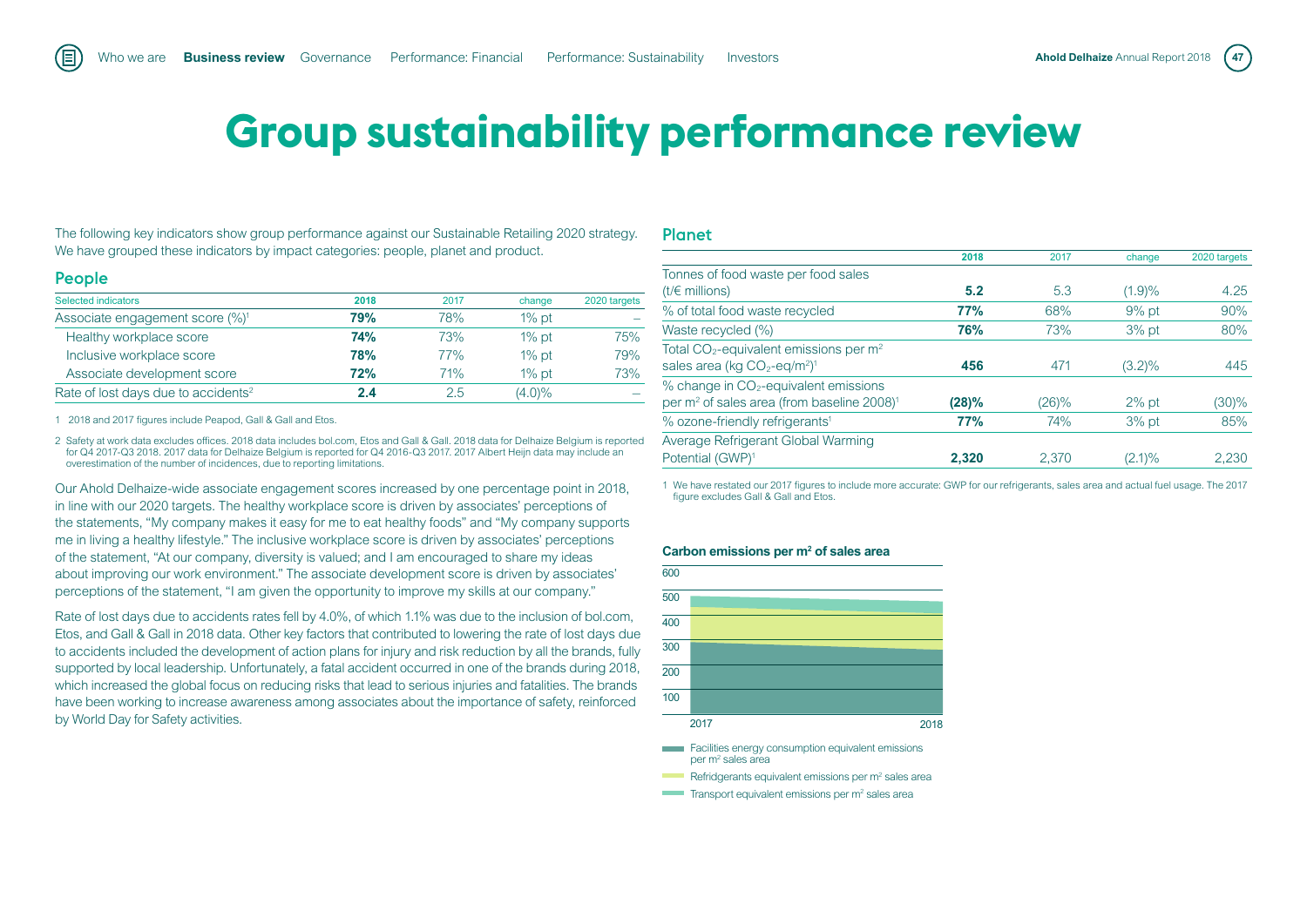## **Group sustainability performance review**

**continued**

## Planet (continued)

Our brands are working to improve operating efficiency, reduce carbon emissions and reduce food waste. In 2018, Ahold Delhaize brands reduced food waste per sales by 1.9%, making progress toward the Sustainable Development Goal (SDG) 12.3 and our 2020 target of 20% reduction. Our brands have reduced their tonnes of food waste since 2016 by improving stock management and increasing the donations of unsold food that would have otherwise been wasted. However, our 2020 target remains ambitious, and may be difficult to reach. As we continue to drive healthier eating, increase our fresh assortment and promote sales of fresh and convenient products, we run the risk of increasing shrink at the same time. It remains important to improve our ability to redistribute unsold food and recycle waste. In 2018, we increased food waste recycling by 9 percentage points and total waste by 3 percentage points.

 $CO<sub>2</sub>$ -equivalent emissions per sales area were 456 kg/m<sup>2</sup>, a decrease from 2017 and a 28% reduction from Ahold Delhaize's 2008 baseline. Although this was, in part, driven by our progress towards a lowered average refrigerant global warming potential and initiatives to reduce energy consumption, changes to emission factors played a significant role in our achievement of a  $CO<sub>2</sub>$ -equivalent emissions reduction. Our refrigerant leakage increase is primarily due to the impact of high temperatures in Europe over the summer.

In 2018, we completed an initial assessment for setting long-term, science-based climate targets. We will continue this work in 2019 and use the outcomes for setting our future climate strategy.

#### Product

|                                         | 2018       | 2017  | change   | 2020 targets |
|-----------------------------------------|------------|-------|----------|--------------|
| Total sales from free-from or organic   |            |       |          |              |
| own-brand lines ( $\epsilon$ millions)  | 1.554      | 1.451 | $7.1\%$  |              |
| Healthy own-brand food sales            |            |       |          |              |
| as a proportion of total own-brand      |            |       |          |              |
| food sales (%)                          | <b>47%</b> | 46%   | $1\%$ pt | 50%          |
| % of own-brand products with            |            |       |          |              |
| front-of-pack nutritional labeling      | 88%        | 87%   | $1\%$ pt | 100%         |
| % of own-brand production locations     |            |       |          |              |
| certified for food safety standards     | 93%        | 91%   | $2\%$ pt | 100%         |
| % of own-brand production locations in  |            |       |          |              |
| high-risk countries audited for working |            |       |          |              |
| condition standards                     | 66%        | 59%   | $7%$ pt  | 80%          |

In 2018, our brands increased sales from free-from or organic own-brand lines by 7.1% compared to 2017. By better meeting consumer needs for healthier assortments, our brands increased sales of healthy own-brand food by 1.0% compared to 2017. Two examples of how the brands are helping customers gain insights into the nutritional value of products are Delhaize's introduction of Nutri-Score at-a-glance guidance on the nutritional quality of its own-brand products, and Albert Heijn's launch of the "My Nutritional Value" online tool.

In line with our efforts to continuously ensure that we sell safe food from suppliers that meet our standards related to working conditions, we also focus on increasing the percentage of audits performed at own-brand production units for both food safety and social compliance.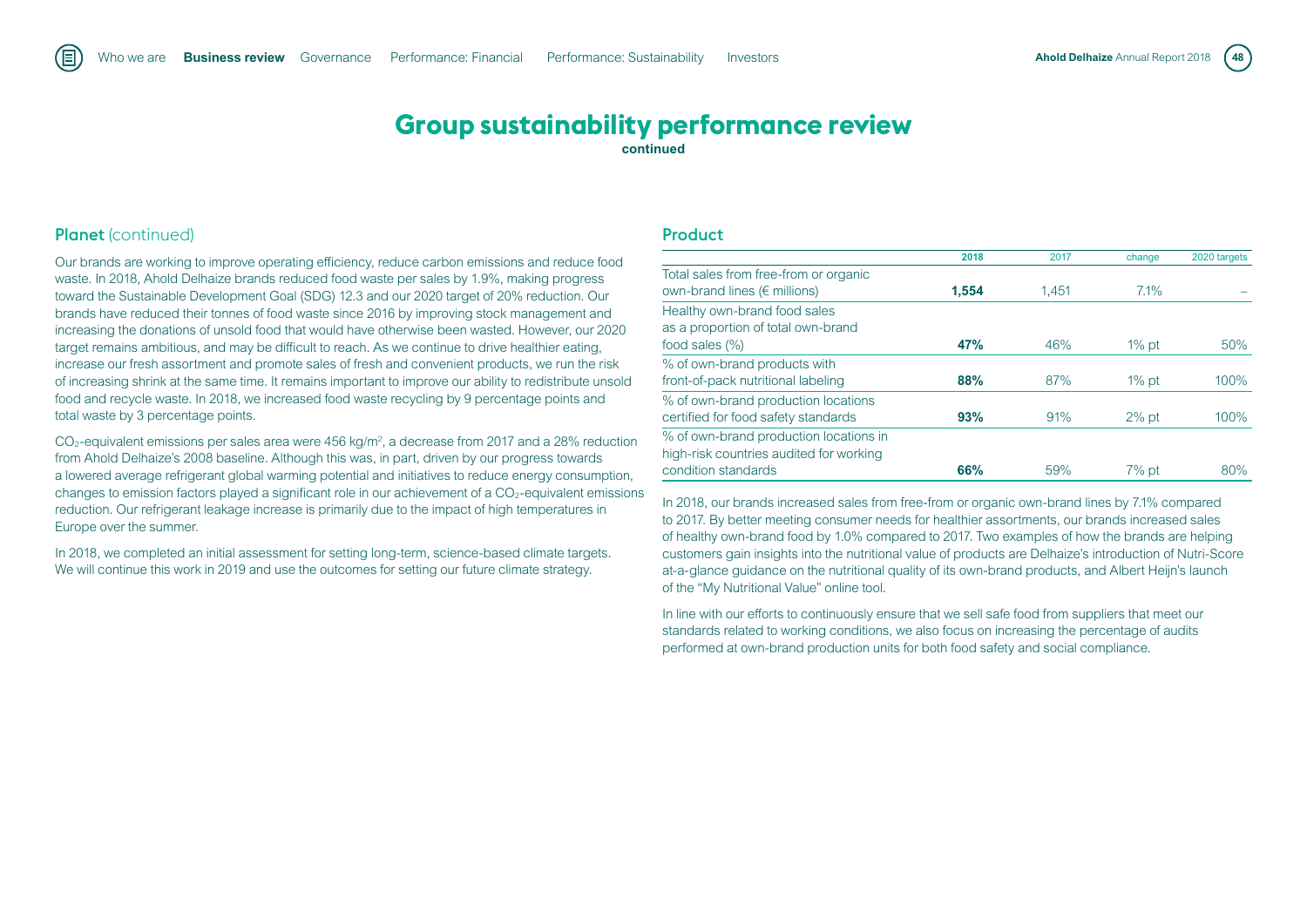## **Group sustainability performance review continued**



**Commodities in our own-brand products that comply with our sourcing standards** 

1 For more information on "Mass balance or segregated" or "Book and claim", see *Definitions* under *Performance: Sustainability.*

Ahold Delhaize drives sustainable sourcing practices through sourcing targets on seven critical commodities (tea, coffee, cocoa, palm oil, seafood, soy and wood fiber). To reach these targets, we partner with farmers, suppliers and industry groups to achieve more sustainable production. All of our brands made positive progress in this area, with the exception of sourcing sustainable cocoa. The decrease in our cocoa figures is due to changes in the assortment of products containing cocoa at each of our brands. As we have eliminated non-certified products over the course of 2018, the percentage of certified products should go up in 2019.

| <b>ESG Ratings</b>      | 2018 | 2017 | change |
|-------------------------|------|------|--------|
| DJSI score <sup>1</sup> |      |      |        |
| <b>MSCI ESG Rating</b>  |      |      |        |

1 DJSI changed its methodology in 2018 and restated the 2017 score from 73 to 67 for comparability to 2018.

The 2018 Dow Jones Sustainability World Index (DJSI World), a key global sustainability benchmark, ranked Ahold Delhaize among the industry leaders in the Food and Staples Retailing sector for the third consecutive year. Within the industry, Ahold Delhaize was particularly recognized for Health and Nutrition, Operational Eco-Efficiency and Occupational Health and Safety. Ahold Delhaize increased its score by five percentage points and achieved an overall score of 72 out of 100, well above the sector average score of 35.

MSCI ESG Ratings help investors identify environmental, social and governance (ESG) risks and opportunities within their portfolios. MSCI researches and rates companies on a "AAA" to "CCC" scale according to their exposure to industry-specific ESG risks and their ability to manage those risks relative to peers. Ahold Delhaize shows a constant solid A performance. With this performance, according to MSCI, we fall into the highest scoring range for all the companies assessed, relative to global peers, indicating that the Company's corporate governance practices are generally well-aligned with shareholder interests.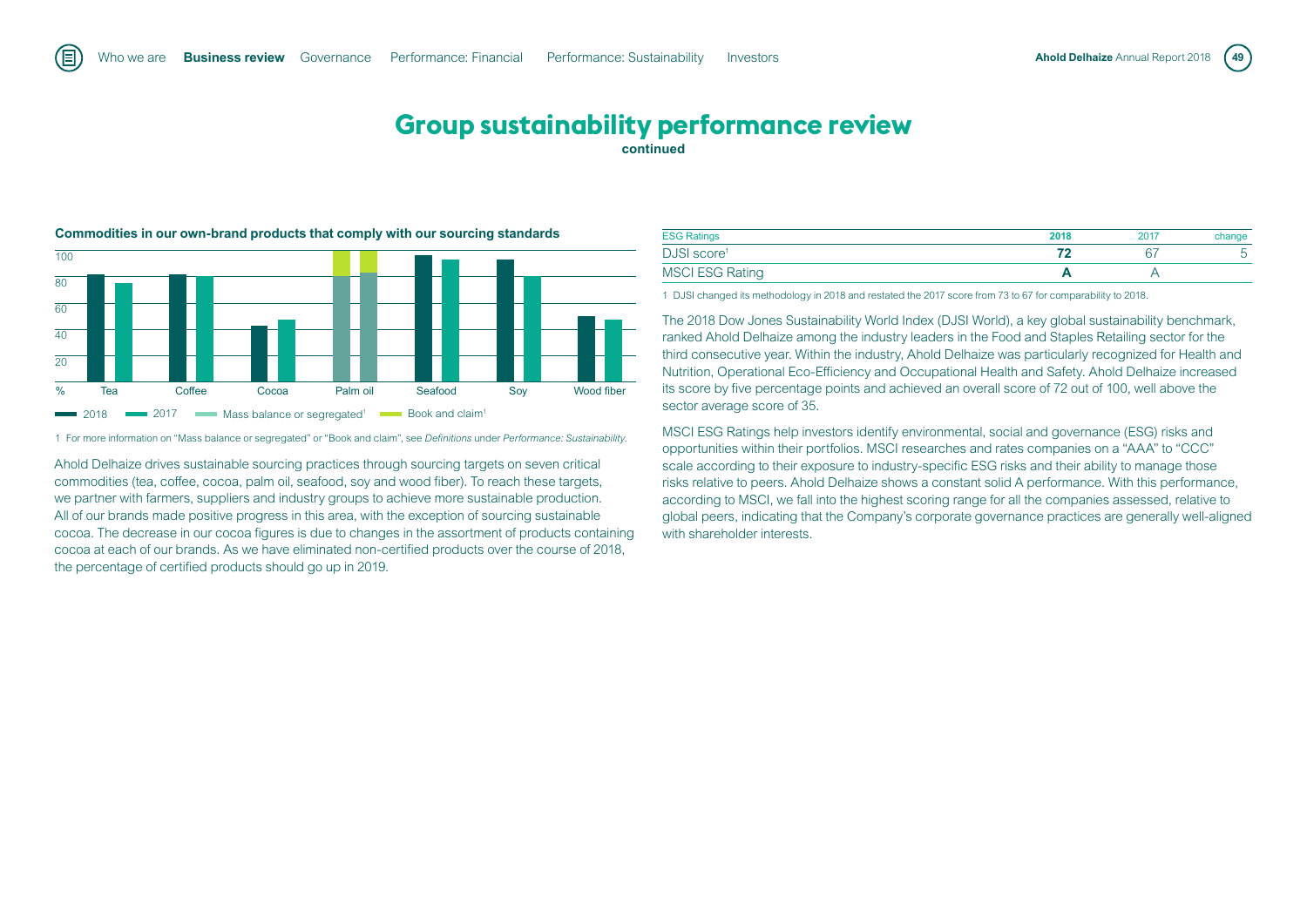## **Definitions: Performance measures**

The financial information included in this Annual Report is prepared in accordance with International Financial Reporting Standards as adopted by the European Union, as explained in *Note 2* Basis of preparation and *Note 3* Significant accounting policies to the consolidated financial statements, unless otherwise indicated.

旧

The definitions of non-financial performance measures included in the Annual Report can be found in the *Performance: Sustainability – Definitions* section.

This Annual Report also includes alternative performance measures (also known as non-GAAP measures). The definitions of these alternative performance measures can be found below.

Management believes that these alternative performance (non-GAAP) financial measures allow for a better understanding of Ahold Delhaize's operating and financial performance. These alternative performance measures should be considered in addition to, but not as substitutes for, the most directly comparable IFRS measures.

#### **Comparable sales**

Comparable sales are net sales, in local currency, from exactly the same stores – including stores that are replaced within the same market area – and online sales in existing market areas for the most recent comparable period. For markets that sell gasoline, Ahold Delhaize also calculates the comparable sales excluding gasoline sales. to eliminate gasoline price volatility in the comparison. Ahold Delhaize measures a store for comparable sales after it is open for a full 56 weeks.

Comparable sales and comparable sales excluding gasoline sales are not reflected in Ahold Delhaize's financial statements. However, the Company believes that disclosing comparable sales and comparable sales excluding gasoline sales provides additional useful analytical information to investors regarding the operating performance of Ahold Delhaize as it neutralizes the impact of, for example, newly acquired stores, in the calculation of sales growth.

#### **Earnings before interest, taxes, depreciation and amortization, or EBITDA**

Ahold Delhaize defines EBITDA as operating income / (loss) plus depreciation and amortization. EBITDA is considered to be a useful measure for investors to analyze profitability by eliminating the effects of financing (i.e., net financial expense), capital investments and the impact of the purchase price allocation (i.e., depreciation and amortization).

#### **Free cash flow**

Ahold Delhaize defines free cash flow as operating cash flows from continuing operations minus net capital expenditures and net interest paid plus dividends received. Ahold Delhaize has included free cash flow as the Company believes it is a useful measure for investors, because it provides insight into the cash flows available to, among other things, reduce debt and pay dividends. Free cash flow is derived from the financial statements; however, this is not a measure calculated in accordance with IFRS and may not be comparable to similar measures presented by other companies. Accordingly, free cash flow should not be considered as an alternative to operating cash flow.